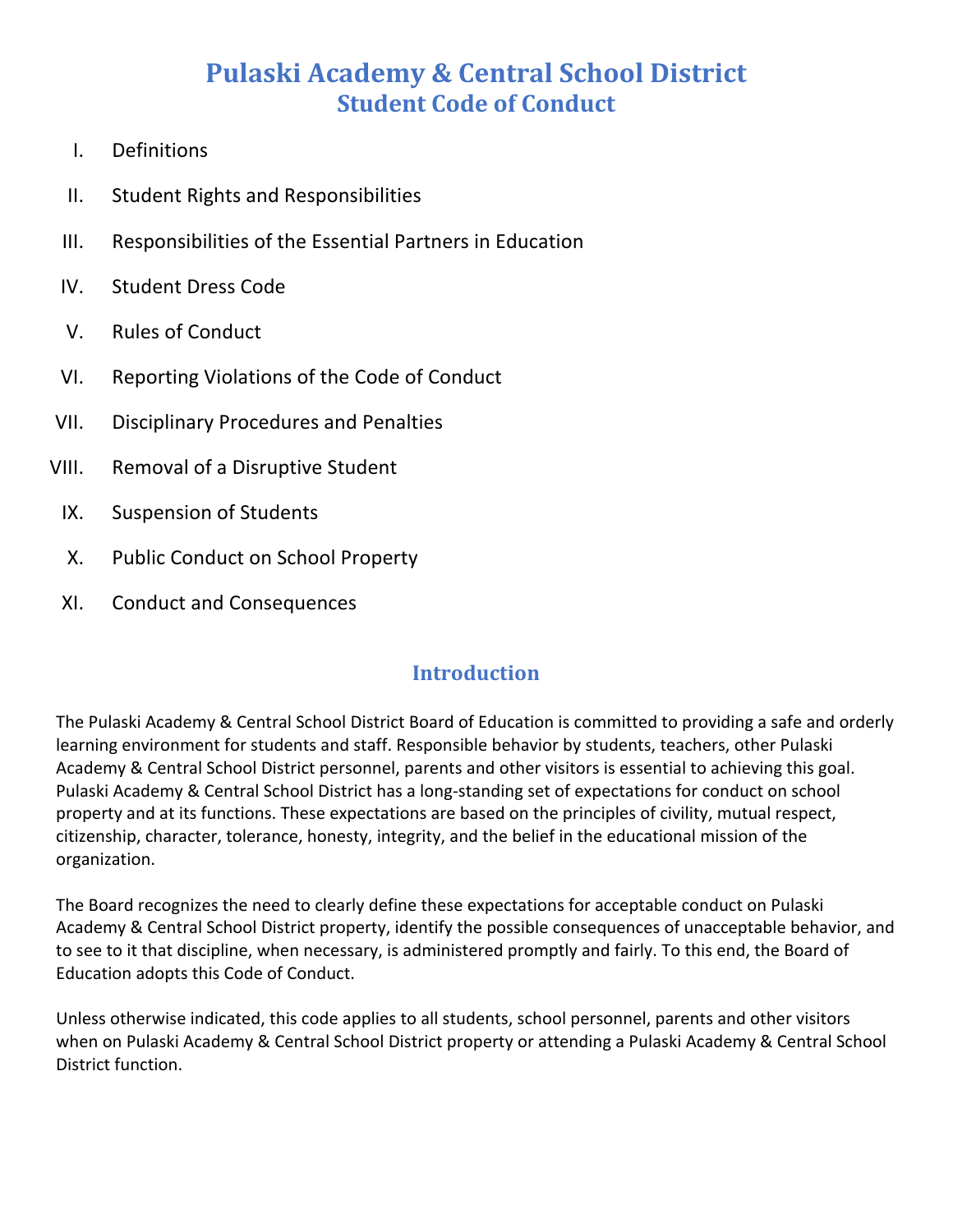## **I. Definitions**

For purposes of this Code, the following definitions apply.

#### Disruptive Student

Any student who is substantially disruptive of the educational process or substantially interferes with district employees' authority.

#### Parent

The biological, adoptive or foster parent, legal guardian or person in parental relations to a student.

### Pulaski Academy & Central School District Property

In or within any building, structure, athletic playing field, playground, parking lot or land contained within the real property boundary line of the District's elementary or secondary schools, or in or on a school bus; and a school function shall mean a school-sponsored extracurricular event or activity regardless of where such event or activity takes place, including those that take place in another state.

## Pulaski Academy & Central School District Function

Any Pulaski Academy & Central School District sponsored extracurricular event or activity including but not limited to off-site events.

### Violent Student

Any student who may be described by any of the clauses below:

- 1. Commits an act of violence upon a Pulaski Academy & Central School District employee.
- 2. Commits, while on Pulaski Academy & Central School District property or at a Pulaski Academy & Central School District function, an act of violence upon another student or any other person lawfully on Pulaski Academy & Central School District property or at a Pulaski Academy & Central School District function.
- 3. Possesses while on Pulaski Academy & Central School District property or at a Pulaski Academy & Central School District function a weapon.
- 4. Displays, while on Pulaski Academy & Central School District property or at a Pulaski Academy & Central School District function, what appears to be a weapon.
- 5. Threatens, while on Pulaski Academy & Central School District property or at a Pulaski Academy & Central School District function, to use a weapon.
- 6. Knowingly and intentionally damages or destroys the personal property of any Pulaski Academy & Central School District employee or of any person lawfully on Pulaski Academy & Central School District property or at a Pulaski Academy & Central School District function.
- 7. Knowingly and intentionally damages or destroys Pulaski Academy & Central School District property.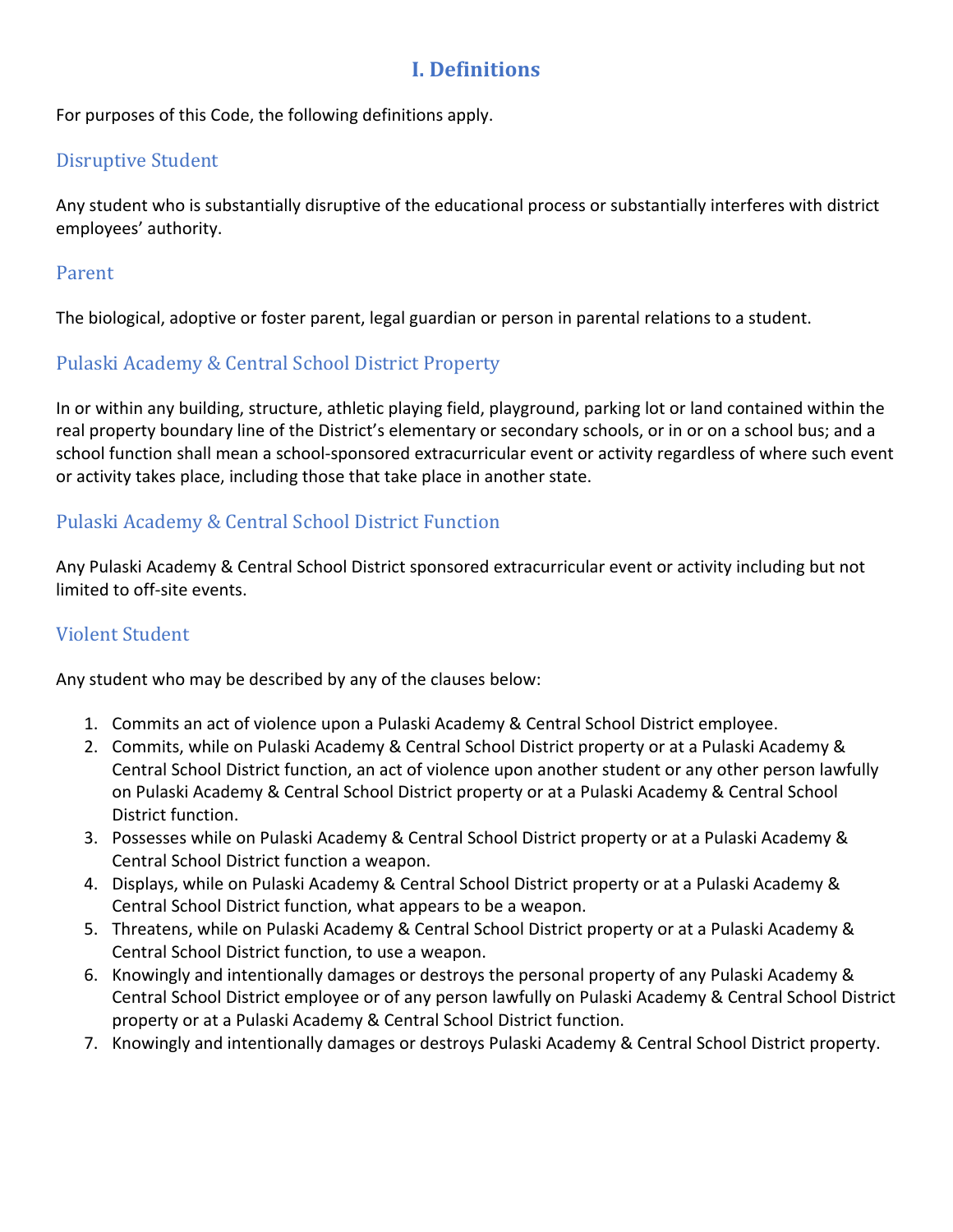#### Weapon

A firearm as defined in 18 USC 921 for purposes of the Gun Free Schools Act. It also means any other gun, pistol, revolver, shotgun, rifle, machine gun, disguised gun, dagger, dirk, razor, stiletto, switchblade knife, gravity knife, brass knuckles, sling shot, metal knuckle knife, box cutters, cane sword, electronic dart gun, Kung Fu star, electronic stun gun, pepper spray or other noxious spray, explosive or incendiary bomb, or other device, instrument, material or substance that can cause serious physical injury or death when used as a weapon.

## **II. Student Rights and Responsibilities**

## A. Student Rights

Pulaski Academy & Central School District is committed to safeguarding the rights given to all students under state and federal law. In addition to those rights, all Pulaski Academy & Central School District students have the right to:

- 1. A safe, healthy, orderly and civil learning environment.
- 2. Take part in all Pulaski Academy & Central School District activities on an equal basis regardless of age, race, religion, color, national origin, gender, sexual orientation or disability.
- 3. Present their version of the relevant events to Pulaski Academy & Central School District personnel authorized to impose a disciplinary penalty as in connection with the imposition of the penalty.
- 4. Access to Pulaski Academy & Central School District rules and, when necessary, to receive an explanation of those rules from Pulaski Academy & Central School District personnel.

## **B.** Student Responsibilities

All Pulaski Academy & Central School District students have the responsibility to:

- 1. Contribute to maintaining a safe and orderly learning environment that is conducive to learning and to show respect for other persons and to property.
- 2. Be familiar with and abide by all Pulaski Academy & Central School District policies, rules and regulations dealing with student conduct.
- 3. Attend classes every scheduled day unless legally excused, and to be on time, and prepared to learn.
- 4. Work to the best of their ability in all academic and extracurricular pursuits and strive toward their highest level of achievement possible.
- 5. React to direction given by teachers, administrators and all other Pulaski Academy & Central School District personnel in a respectful, positive manner. Work to develop mechanisms to control their anger.
- 6. Ask questions when they do not understand.
- 7. Seek help in solving problems that might lead to discipline.
- 8. Dress appropriately for class and Pulaski Academy & Central School District functions.
- 9. Accept responsibility for their action.
- 10. Conduct themselves as representatives of Pulaski Academy & Central School District when participating in or attending Pulaski Academy & Central School District sponsored extracurricular events and to hold themselves to the highest standards of conduct.
- 11. Maintain the confidentiality of their locker combination(s) and to know that school officials have the legal right to inspect lockers or to search a student's person or belongings on school property.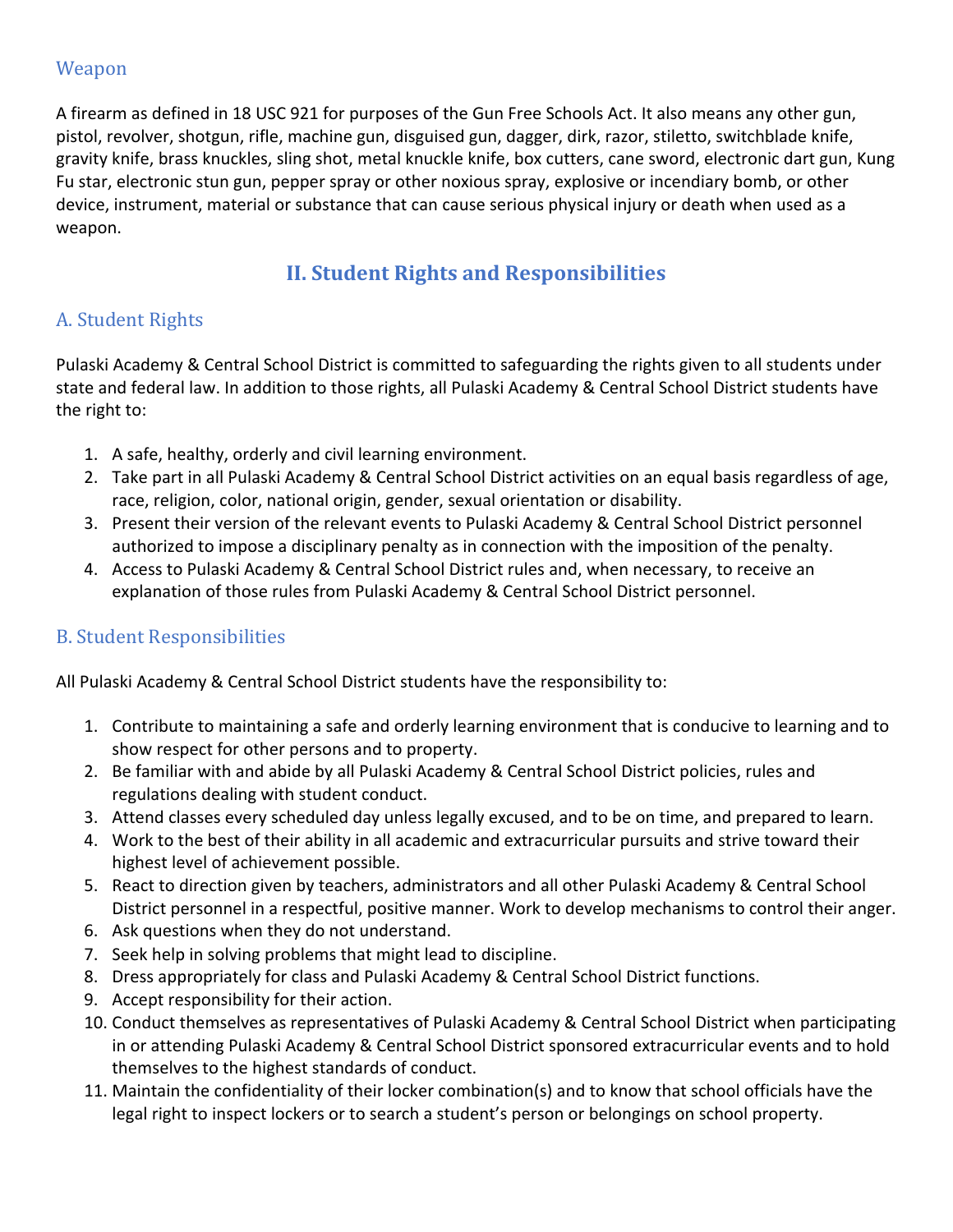## **III. Responsibilities of the Essential Partners in Education**

### A. Parents

All parents are expected to:

- 1. Recognize that the education of their child(ren) is a joint responsibility of the parents and the educational community.
- 2. Send their children to educational programs ready to participate and learn.
- 3. Ensure their children attend class regularly and on time.
- 4. Ensure absences are excused.
- 5. Insist their children be dressed and groomed in a manner consistent with the student dress code.
- 6. Help their children understand that in a democratic society appropriate rules are required to maintain a safe, orderly environment.
- 7. Know Pulaski Academy & Central School District rules and help their children understand them.
- 8. Convey to their children a supportive attitude toward education and Pulaski Academy & Central School District.
- 9. Monitor student progress through academic progress reports, report cards, and online grading programs, where available.
- 10. Build good relationships with teachers, other parents, and their children's friends.
- 11. Help their children deal effectively with peer pressure.
- 12. Inform school officials of changes in the home situation that may affect student conduct or performance.
- 13. Provide a place for study and ensure homework assignments are completed.
- 14. Be familiar with the District's Code of Conduct, which is posted on the District website.

## B. Teachers

All district teachers are expected to exhibit a high level of professionalism through:

- 1. Maintaining a climate of mutual respect and dignity for all students regardless of actual or perceived race, color, weight, national origin, ethnic group, religion, religious practice, disability, sexual orientation, gender or sex, which will strengthen student's self-concept and promote confidence to learn.
- 2. Being prepared to teach.
- 3. Demonstrating interest in teaching and concern for student achievement through the use of best practices.
- 4. Awareness of the Pulaski Academy & Central School District policies and rules, and enforcing them in a fair and consistent manner.
- 5. Maintain confidentiality in conformity with federal and state law.
- 6. Communicating to students and parents:
	- Course objectives and requirements
	- Marking/grading procedures
	- Assignment deadlines
	- Expectations for students
	- Classroom discipline plan
- 7. Inputting and documenting grades according to building guidelines.
- 8. Communicating regularly with students, parents and other teachers concerning student growth and achievement.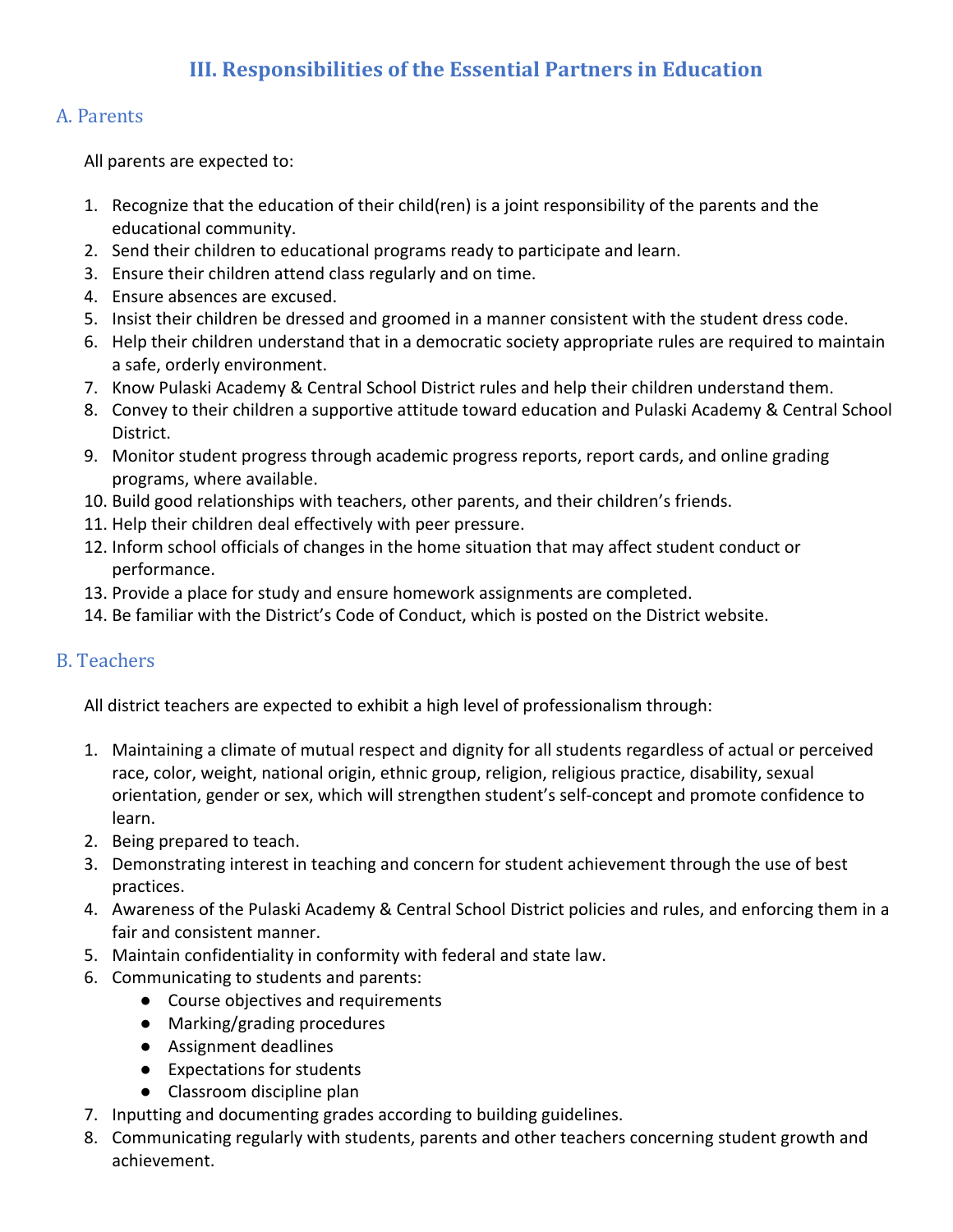- 9. Participating in school-wide efforts to provide adequate supervision in all school spaces, in conformity with the Taylor Law.
- 10. Addressing issues of harassment or any situation that threatens the emotional or physical health or safety of any student, school employee or any person who is lawfully on school property or at a school function.
- 11. Addressing personal biases that may prevent equal treatment of all students in the school or classroom setting.

## C. School Counselors/School Psychologists

All school counselors/school psychologists are expected to exhibit a high level of professionalism through:

- 1. Maintaining a climate of mutual respect and dignity for all students regardless of actual or perceived race, color, weight, national origin, ethnic group, religion, religious practice, disability, sexual orientation, and gender of sex.
- 2. Assisting students in coping with peer pressure and emerging personal, social, academic, and emotional problems.
- 3. Collaborating with school-based services.
- 4. Participating in teacher, student, counselor conferences and parent–teacher, student, counselor, administrator conferences; as a way to resolve problems.
- 5. Reviewing students' educational progress and career plans (at appropriate grade levels).
- 6. Organizing and administering tests as needed.
- 7. Providing information to assist students with career planning (at appropriate grade levels).
- 8. Encouraging students to benefit from the curriculum and extracurricular programs.
- 9. Maintaining confidentiality in accordance with federal and state law.
- 10. Making known to students and families the resources in the community that are available to meet their needs.
- 11. Participating in school-wide efforts to provide adequate supervision in all school spaces.
- 12. Addressing issues of harassment or any situation that threatens the emotional or physical health or safety of any student, school employee, or any person who is lawfully on school property or at a school function.
- 13. Addressing personal biases that may prevent equal treatment of all students.

## D. Other School Personnel

All other school personnel are expected to exhibit a high level of professionalism through:

- 1. Maintaining a climate of mutual respect and dignity for all students regardless of actual or perceived race, color, weight, national origin, ethnic group, religion, religious practice, disability, sexual orientation, gender or sex.
- 2. Maintaining confidentiality in accordance with federal and state law.
- 3. Being familiar with the Code of Conduct which is posted on the District website.
- 4. Helping children understand the district's expectations for maintaining a safe, orderly environment.
- 5. Participating in school-wide efforts to provide adequate supervision in all school spaces.
- 6. Addressing issues of harassment or any situation that threatens the emotional or physical health or safety of any student, school employee, or any person who is lawfully on school property or at a school function.
- 7. Addressing personal biases that may prevent equal treatment of all students.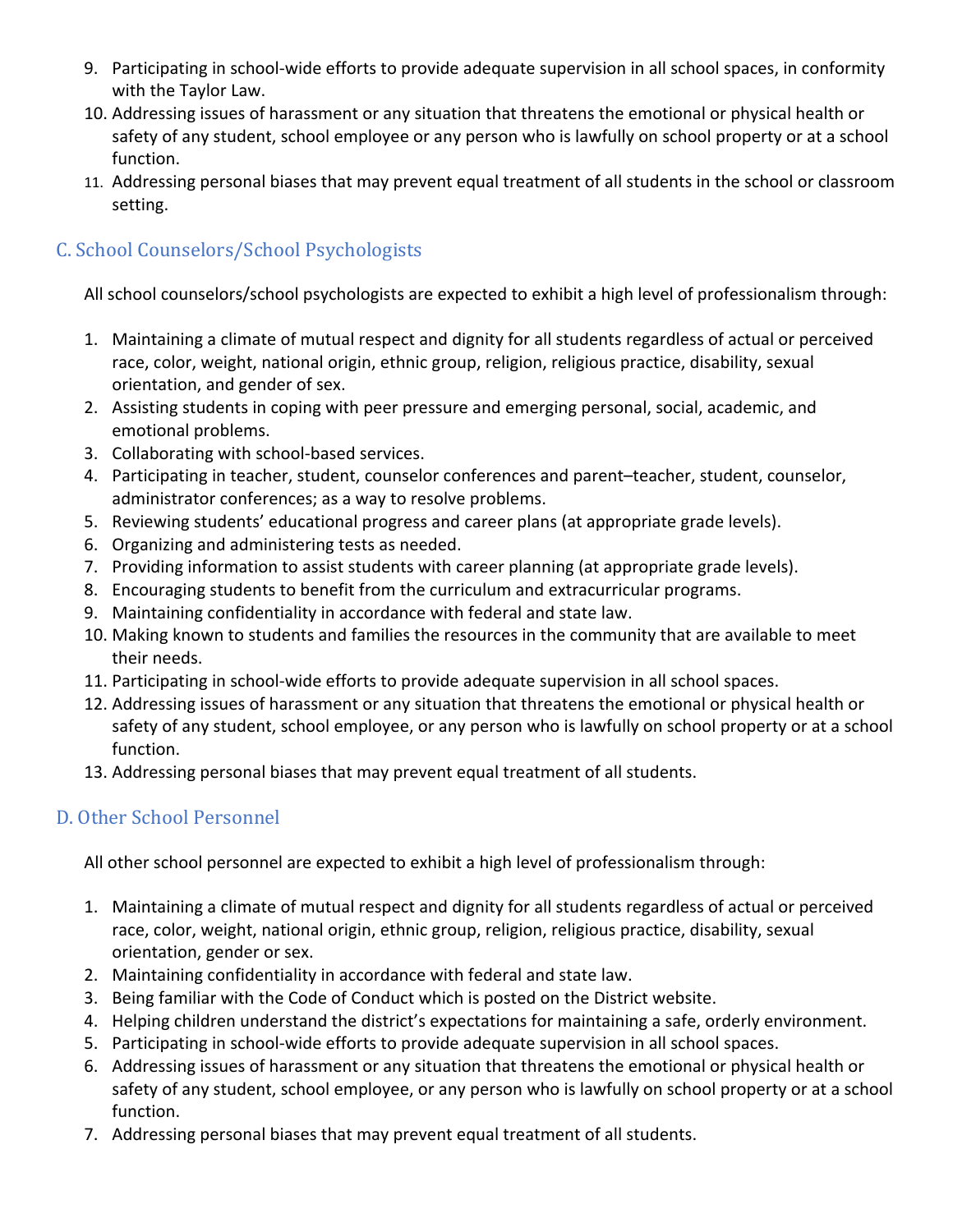## E. Principals/Administrators

All administrators are expected to exhibit a high level of professionalism through:

- 1. Promoting a safe, orderly and stimulating school environment, supporting active teaching and learning for all students regardless of actual or perceived race, color, weight, national origin, ethnic group, religion, religious practice, disability, sexual orientation, gender or sex.
- 2. Supporting active teaching and learning through the use of best practices and professional development.
- 3. Ensuring that students and staff have the opportunity to communicate regularly with the principal/administrators and have access to the principal/administrators for redress of grievances.
- 4. Maintaining confidentiality in accordance with federal and state law.
- 5. Facilitating regular communications (including the redress of grievances) among the principal, staff, parents, students, and community.
- 6. Evaluating on a regular basis all instructional programs.
- 7. Providing support in the development of the Code of Conduct, when called upon. Disseminate the Code of Conduct and anti-harassment policies.
- 8. Supporting the development of and student participation in appropriate extracurricular activities.
- 9. Being responsible for enforcing the Code of Conduct and ensuring that all cases are resolved promptly, fairly and uniformly.
- 10. Participating in school-wide efforts to provide adequate supervision in all school spaces.
- 11. Addressing issues of harassment of any situation that threatens the emotional or physical health or safety of any student, school employee, or any person who is lawfully on school property or at a school function.
- 12. Addressing personal biases that may prevent equal treatment of all students and staff.

## F. The Dignity Act Coordinator

The Dignity Act Coordinator will exhibit a high level of professionalism through:

- 1. Promoting a safe, orderly, and stimulating school environment supporting active teaching and learning for all students regardless of actual or perceived race, color, weight, national origin, ethnic group, religion, religious practice, disability, sexual orientation, gender or sex.
- 2. Identifying curricular resources that support infusing civility in classroom instruction and provide guidance to staff as to how to access and implement those resources.
- 3. Being responsible for monitoring and reporting on the effectiveness of the district's bullying prevention policy.
- 4. Addressing issues of harassment or any situation that threatens the emotional or physical health or safety of any student, school employee, or any person who is lawfully on school property or at a school function.
- 5. Addressing personal biases that may prevent equal treatment of all students and staff.

## G. Superintendent

The Superintendent is expected to exhibit a high level of professionalism through:

1. Promoting a safe, orderly, and stimulating school environment, supporting active teaching and learning for all students regardless of actual or perceived race, color, weight, national origin, ethnic group, religion, religious practice, disability, sexual orientation, gender or sex.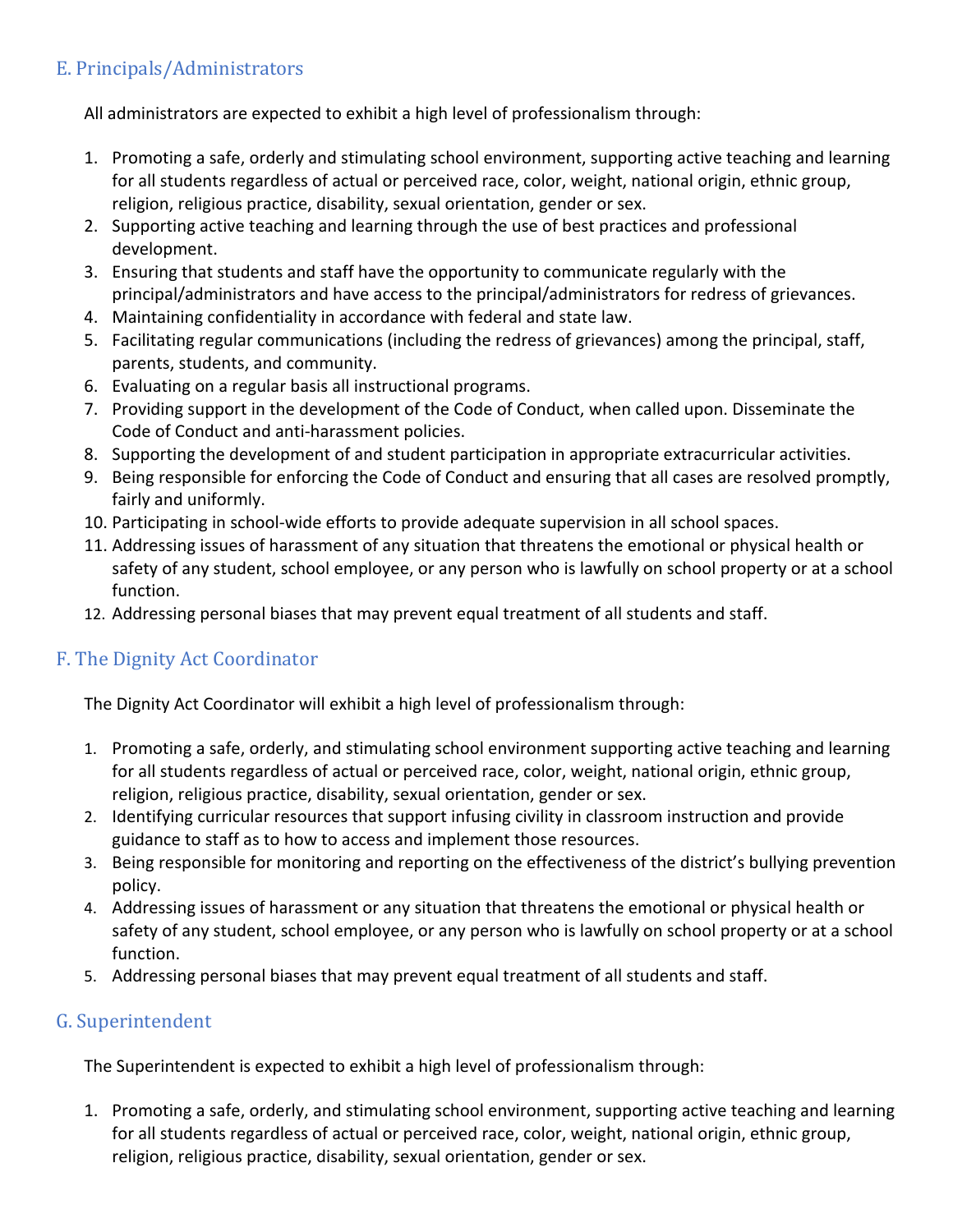- 2. Informing the Board about educational trends relating to student discipline.
- 3. Supporting active teaching through the use of best practices and by providing time for professional development opportunities.
- 4. Reviewing with district administrators the policies of the Board of Education and state and federal laws relating to school operations and management.
- 5. Informing the Pulaski Academy & Central School District Board of Education about educational trends relating to student discipline.
- 6. Working to create instructional programs that minimize problems of misconduct and are sensitive to student and teacher needs.
- 7. Working with district administrators to enforce the code of conduct and see that all cases are resolved promptly, fairly, and uniformly.
- 8. Maintaining confidentiality in accordance with federal and state law.
- 9. Participating in school-wide efforts to provide adequate supervision in all school spaces.
- 10. Addressing issues of harassment or any situation that threatens the emotional or physical health or safety of any student, school employee, or any person who is lawfully on school property or at a school function.
- 11. Addressing personal biases that may prevent equal treatment of all students and staff.

## H. Board of Education

The Board of Education is expected to exhibit a high level of professionalism through:

- 1. Promoting a safe, orderly and stimulating school environment, supporting active teaching and learning for all students regardless of actual or perceived race, color, weight, national origin, ethnic group, religion, religious practice, disability, sexual orientation, gender of sex.
- 2. Maintaining confidentiality in accordance with federal and state law.
- 3. Collaborating with students, teachers, administrators, parent organizations, and Pulaski Academy & Central School District personnel to develop a code of conduct that clearly defines expectations for the conduct of students, Pulaski Academy & Central School District personnel and visitors on Pulaski Academy & Central School District property and at Pulaski Academy & Central School District functions.
- 4. Adopting and reviewing at least once each year the Pulaski Academy & Central School District code of conduct to evaluate the code's effectiveness and the fairness and consistency of its implementation.
- 5. Leading by example by conducting Board meetings in a professional, respectful, courteous manner.
- 6. Addressing issues of harassment or any situation that threatens the emotional or physical health or safety of any student, school employee, or any person who is lawfully on school property or at a school function.
- 7. Addressing personal biases that may prevent equal treatment of all students and staff.

## **IV.** Student Dress Code

- 1. The responsibility of student dress and general appearance rests with the individual student and parent. However, the Board of Education requires students to attend school in appropriate dress that meets health and safety standards and does not interfere with the learning process or contradict the educational mission of the school.
- 2. The Board of Education sets the following standards for student dress and expects school staff to reinforce acceptable attire and guide students in developing an understanding of appropriate appearance in the educational setting.
- 3. Each Building Principal shall be responsible for informing all students and their parents of the student dress code within the first 30 school days of each academic year, or upon entering school.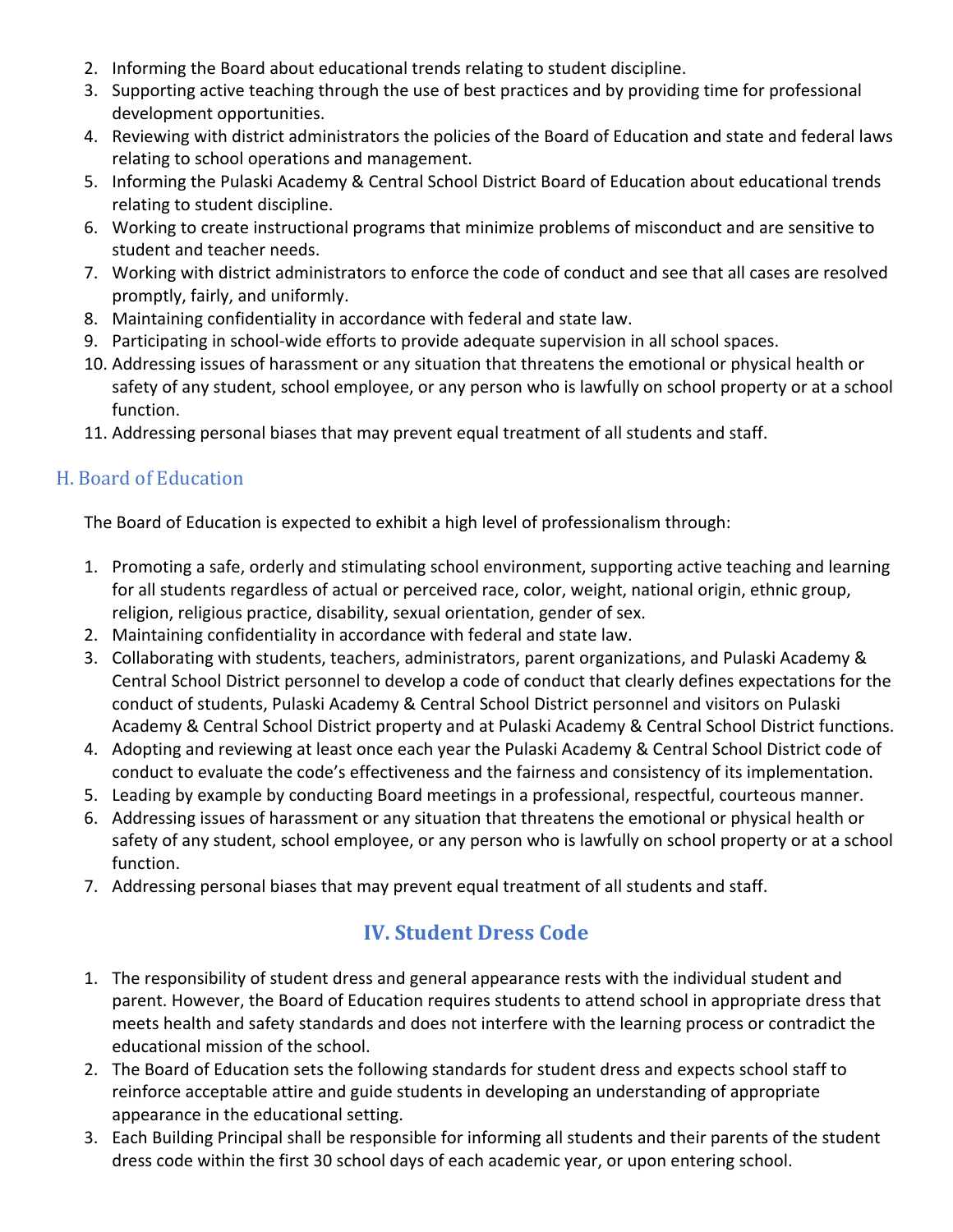- 4. Students who violate the student dress code shall be required to modify their appearance by covering or removing the offending item, and if necessary or practical, replacing it with an acceptable item. Any student who refuses to modify their appearance shall be subject to discipline.
- 5. The Pulaski & Academy Central School District prohibits the wearing of attire bearing any expression or insignias which are obscene or offensive, or which advocate racial or religious prejudice, or items that denigrate others, display sexually suggestive language or promote alcohol, drug or tobacco use. This includes clothing, buttons, jewelry, bags, or backpacks which promote or advertise illegal drugs, alcohol, or tobacco.
- 6. The District further prohibits the wearing of attire that has the potential of interfering with the safe and healthy environment of the school. Examples, but not limited to: roller shoes, excessively long or heavy chains. Proper footwear must be worn at all times.
- 7. New York State Education Standards prohibits the wearing of various items, as they have the potential of interfering with the educational process. Examples are, but not limited to: short shorts, short skirts, see-through clothing, clothing with holes in conspicuous places, pajamas, or strapless tops. Clothing which exposes undergarments, midriff, buttocks, or breasts is not permitted in school. Hats are allowed in the classroom at the discretion of the teacher. Hats are not allowed in the auditorium.

## **V. Rules of Conduct**

The Board recognizes the need to make its expectations for student conduct while on Pulaski Academy & Central School District property or engaged in a Pulaski Academy & Central School District sponsored function specific and clear. The rules of conduct listed below are intended to do that and focus on safety and respect for the rights and property of others. Students who will not accept responsibility for their own behavior and who violate these rules will be required to accept the penalties for their conduct.

Students may be subject to disciplinary action, up to and including suspension from Pulaski Academy & Central School District programs when they:

## A. Engage in conduct that is disorderly. Examples of disorderly conduct may include but are not limited to:

- 1. Engaging in any act which disrupts the normal operation of the school community, running in hallways, making unreasonable noise, and using language or gestures that are profane, lewd, vulgar, abusive, intimidating, or that incite others.
- 2. Obstructing vehicular or pedestrian traffic.
- 3. Engaging in any willful act, which disrupts the normal operation of the Pulaski Academy & Central School District community.
- 4. Trespassing. Students are not permitted in any Pulaski Academy & Central School District building, other than the one they regularly attend, without permission from the administrator in charge of the building.
- 5. Unauthorized use of personal electronic devices/equipment (i.e., cell phones, MP3 or IPod devices, and other personal electronic devices deemed inappropriate by the administration).
- 6. Unauthorized use of personal computer, laptop and/or other computerized information resources through the Pulaski Academy & Central School District computer system is prohibited.
- B. Engage in conduct that is insubordinate. Examples of insubordinate conduct may include but are not limited to:
	- 1. Failing to comply with the lawful directions of Pulaski Academy & Central School District employees or otherwise demonstrating disrespect.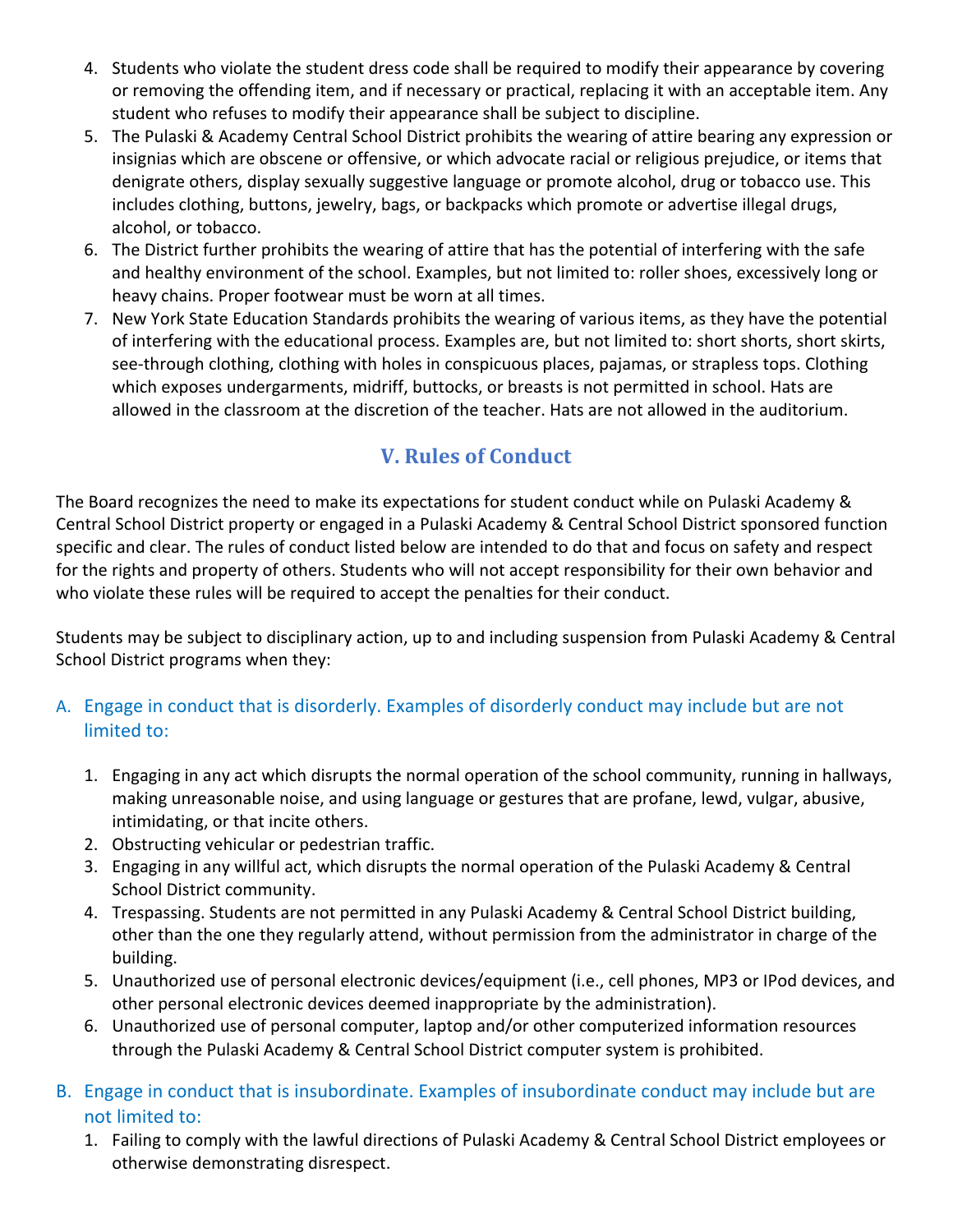- 2. Lateness for, missing or leaving Pulaski Academy & Central School District property without permission.
- 3. Skipping detention.
- 4. Lying to Pulaski Academy & Central School District personnel.
- C. Engage in conduct that is disruptive. Examples of disruptive conduct may include but are not limited to:
	- 1. Failing to comply with the lawful directions of Pulaski Academy & Central School District employees.
	- 2. Endangering the health and safety of other students or staff or interfering with classes or District activities by means of inappropriate appearance or behavior as per the District Code of Conduct.
	- 3. Being late for school or class.
	- 4. Being unprepared for class.

### D. Engage in conduct that is violent. Examples of violent conduct include:

- 1. Threatening or committing an act of violence (such as hitting, kicking, and punching), unless otherwise related to their disability, upon any Pulaski Academy & Central School District employee.
- 2. Threatening or committing an act of violence (such as hitting, kicking, and punching), unless otherwise related to their disability, upon another student or any other person lawfully on Pulaski Academy & Central School District property.
- 3. Possessing a weapon. Authorized law enforcement officials are the only persons permitted to have a weapon in their possession while on Pulaski Academy & Central School District property or at a Pulaski Academy & Central School District function. "Weapon" means a gun, pistol, revolver, shotgun, rifle, machine gun, disguised gun, dagger, dirk, razor, stiletto, switchblade knife, gravity knife, metal knuckle knife, box cutters, cane sword, electronic dart gun, stun gun, Kung Fu star, electronic stun gun, pepper spray or other noxious spray, explosive or incendiary bomb, or other dangerous instrument that can cause physical injury or death.
- 4. Displaying what appears to be a weapon.
- 5. Threatening to use any weapon.
- 6. Intentionally or recklessly damaging or destroying the personal property of any district employee or any person lawfully on Pulaski Academy & Central School District property, including graffiti or arson.
- 7. Intentionally or recklessly damaging or destroying school district property.
- 8. Communication by any means, including oral, written or electronic (such as through the Internet or email) off school property, where the content of such communication (a) can reasonably be interpreted as a threat to commit an act of violence on school property; or, (b) results in material or substantial disruption to the educational environment.
- E. Engaging in any conduct in violation of the tobacco or drug and alcohol policies of the Pulaski Academy & Central School District.
	- 1. Possession and/or use of tobacco products (including but not limited to a cigarette, electronic cigarette or electronic smoking device, cigar, pipe, lighter, matches or chewing/smokeless tobacco) on school property.
	- 2. Possessing, consuming, selling, distributing or exchanging alcoholic beverages or illegal substances, or being under the influence of either, "illegal substances" including synthetic cannabinoids, inhalants, marijuana, cocaine, LSD, PCP, amphetamines, heroin, steroids, look- alike drugs, and any substances commonly referred to as "designer drugs".
	- 3. Possessing or distributing prescription, over-the-counter drugs, and herbal and dietary supplements.
- F. Engage in theft by stealing the property of other students, school personnel or any other person lawfully on school property or attending a school function.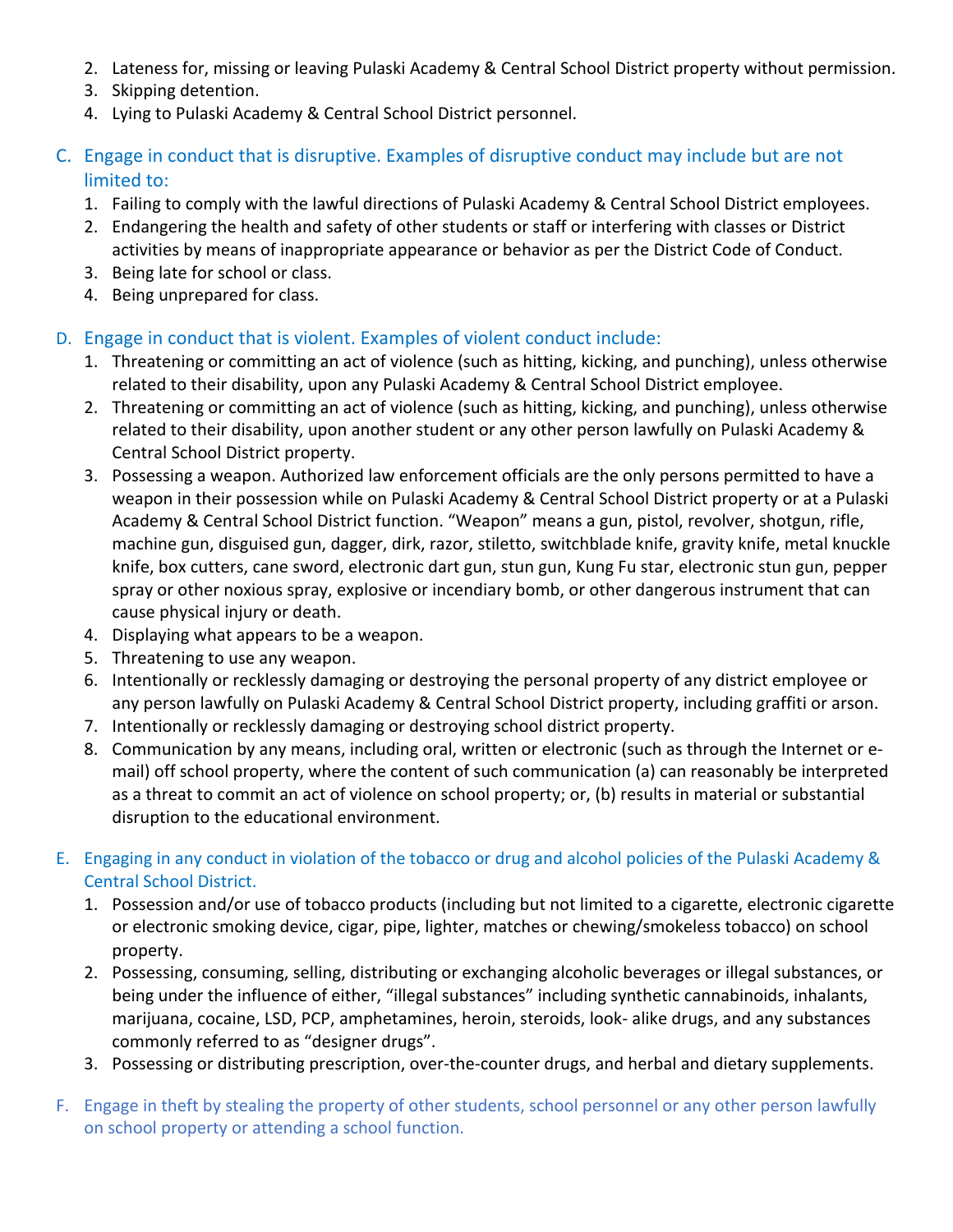#### G. Engage in misconduct while on a school bus.

- 1. It is crucial for students to behave appropriately while riding on Pulaski Academy & Central School District buses, to ensure their safety and that of other passengers and to avoid distracting the bus driver. Since students are considered to be on school property while on the bus they are required to conduct themselves in a manner consistent with established standards for classroom behavior.
- H. Engage in any form of academic misconduct. Examples of academic misconduct may include but are not limited to:
	- 1. Plagiarism. "Plagiarism" is the use or close imitation of the language and ideas of another author and representation of them as one's own original work. This includes copying from electronic sources (from the World Wide Web), even with minor alterations.
	- 2. Cheating
	- 3. Copying
	- 4. Altering a grade, or other student record, on paper or in electronic form.
	- 5. Assisting another student in any of the above actions.
- I. Engage in any conduct that endangers the safety, morals, physical or mental health or welfare of others. Examples of such conduct may include but are not limited to:
	- 1. Falsely reporting an incident.
	- 2. Unjustified activation of any fire alarm, or any other safety or security device or alarm on school property, school transportation, or at any school related function.
	- 3. Bomb threats of any type.
	- 4. Defamation, which includes making false or unprivileged statements or representations about an individual or identifiable group of individuals that harm the reputation of the person or the identifiable group by demeaning them. This can include posting or publishing videos, audio recordings or pictures online.
	- 5. Discrimination, which includes the use of actual or perceived race, age, sexual orientation, use of a recognized guide dog, hearing dog or service dog, color, creed, national origin, religion, religious practice, ethnic group, sex, gender (identity and expression), weight or disability to deny rights, equitable treatment or access to facilities available to others.
- J. Engaging in discrimination and harassment against any student, by employees or students on school property or at a school function, that creates a hostile environment by conduct, with or without physical contact and/or verbal threats, intimidation or abuse, of such a severe nature that:
	- 1. Has or would have the effect of unreasonably and substantially interfering with a student's educational performance, opportunities or benefits, or mental, emotional and/or physical well-being; or
	- 2. Reasonably causes or would reasonably be expected to cause a student to fear for his/her physical safety.
	- 3. Such conduct shall include, but is not limited to, threats, intimidation, or abuse based on a person's actual or perceived race, color, weight, national origin, ethnic group, religion, religious practices, disability, sexual orientation, gender as defined in Education Law Section 11(6), or sex; provided that nothing in this subdivision shall be construed to prohibit a denial of admission into, or exclusion from, a course of instruction based on a person's gender that would be permissible under Education Law Sections 3201-a or 2854(2) (a) and Title IX of the Education Amendments of 1972 (20 USC Section 1681 et permissible under 504 of the Rehabilitation Act of 1973.
- K. Engaging in bullying or harassment of any student, staff member, or visitor to the Pulaski Academy and Central School District as set forth by the Board of Education Policy.
	- 1. Acts of sexual harassment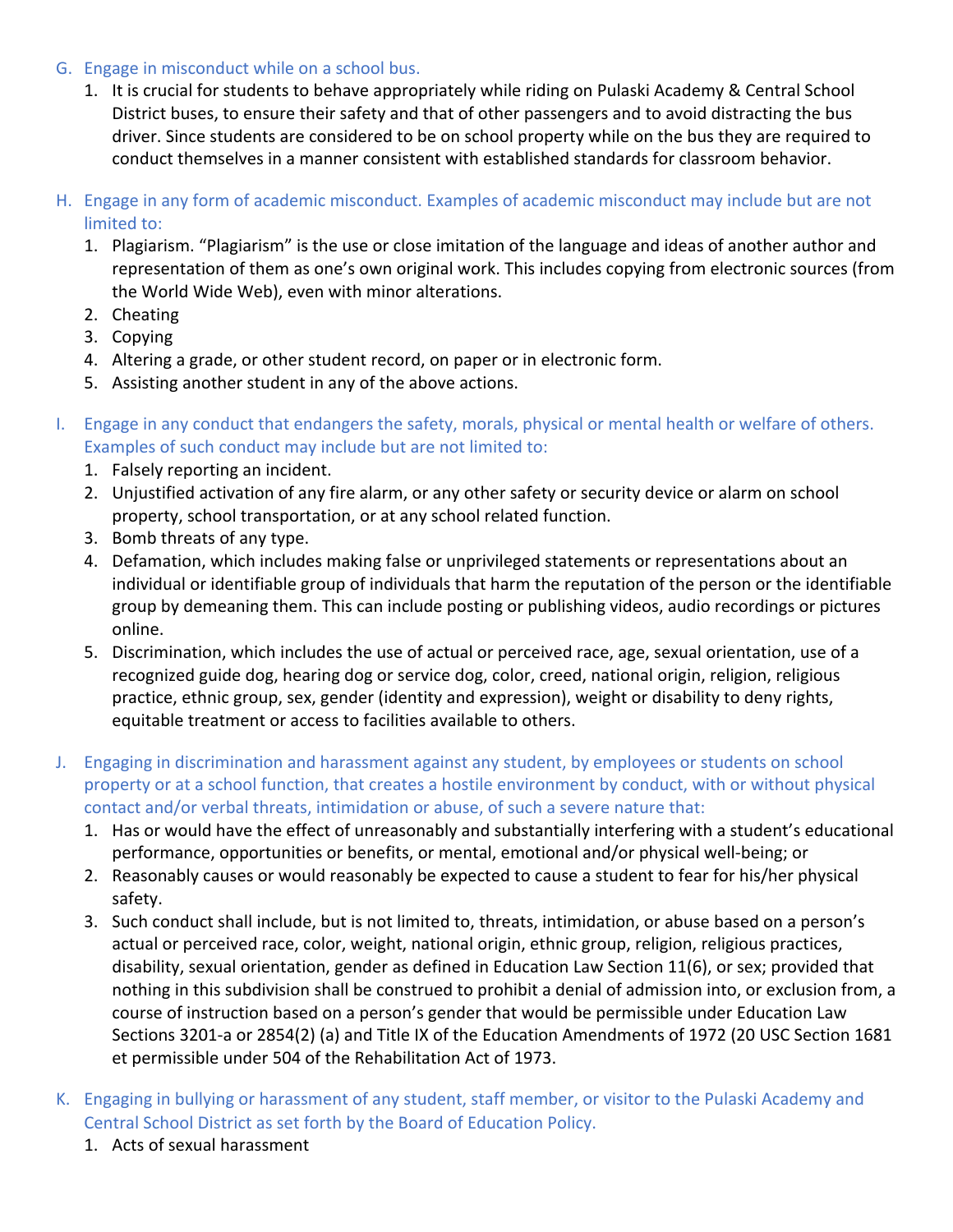- 2. Selling, using or possessing obscene or pornographic material
- 3. Acts of hazing
- 4. Acts of bullying
- 5. Acts of cyberbullying
- L. Engaging in misuse of school devices as detailed in the Board of Education Policy 7315 Student Use of Computerized Information Resources (Acceptable Use Policy)

## **VI. Reporting Violations of the Code of Conduct**

- Any student observing a student possessing a weapon, alcohol or illegal substance on Pulaski Academy & Central School District property or at a Pulaski Academy & Central School District function shall report this information immediately to a Pulaski Academy & Central School District employee. Any weapons, alcohol or illegal substances found shall be confiscated immediately, followed by notification to the parent of the student involved and the appropriate disciplinary action taken, up to and including permanent suspension and referral for prosecution. Failure to report an incident to a Pulaski Academy & Central School District employee may result in disciplinary action.
- The Building Principal must notify the Superintendent as well as appropriate local law enforcement agency of those code violations that constitute a crime and substantially affect the order or security of a school as soon as practical, but in no event later than the close of business the day the principal learns of the violation. The notification may be made by telephone, followed by a letter mailed within 24 hours of the notification. The notification must identify the student(s) and explain the behavior that violated the Code of Conduct.

## **VII. Disciplinary Procedures and Penalties**

- Discipline is most effective when it deals directly with the problem at the time and place it occurs, and in a way that students view as fair and impartial. Pulaski Academy & Central School District personnel who interact with students are expected to use disciplinary action only when necessary and to place emphasis on the student's ability to grow in self-discipline.
- Disciplinary action, when necessary, will be firm, fair and consistent so as to be the most effective in changing student behavior. In determining the appropriate disciplinary action, school personnel authorized to impose disciplinary penalties will consider the following:
	- 1. The student's age.
	- 2. The nature of the offense and the circumstances which led to the offense.
	- 3. The student's prior disciplinary record.
	- 4. The effectiveness of other forms of discipline.
	- 5. Information from parents, teachers and/or others, as appropriate.
	- 6. Other extenuating circumstances.
- As a general rule, discipline will be progressive. This means that a student's subsequent violations will usually merit a stiffer penalty than the first violation.
- If the conduct of a student is related to a disability or suspected disability, a manifestation determination hearing will be held before additional consequences are rendered. A student identified as having a disability shall not be disciplined for behavior related to his/her disability.

### A. Consequences

Students who are found to have violated the Pulaski Academy & Central School District Code of Conduct may be subject to the following penalties, either alone or in combination with one another. The school personnel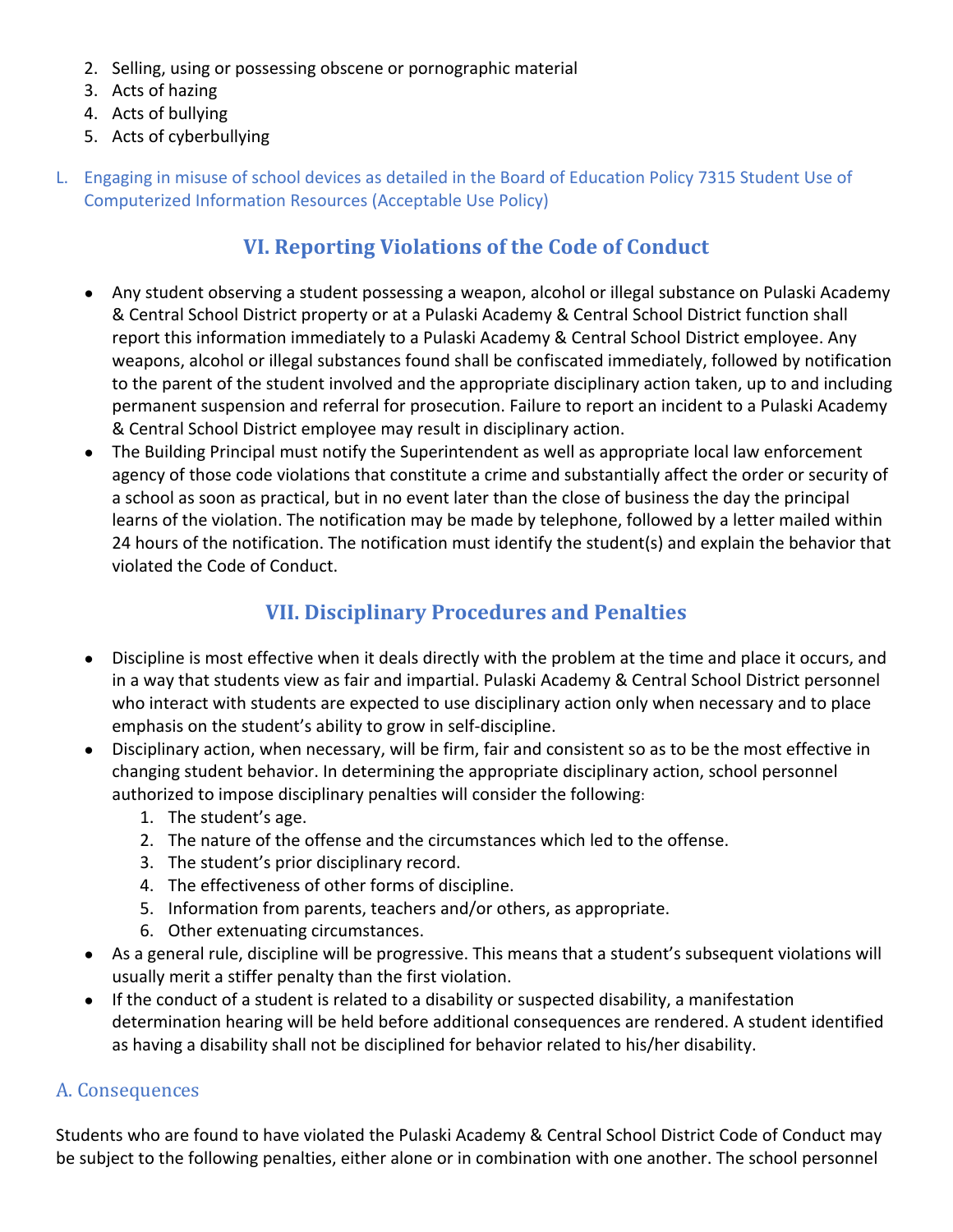identified after each penalty are authorized to impose that penalty, consistent with the student's right to due process.

- 1. Verbal warning any member of the Pulaski Academy & Central School District staff
- 2. Written warning bus driver, lunch monitors, teaching assistants, teachers, building administrators, superintendent
- 3. Written notification to parent bus driver, lunch monitors, teaching assistants, teachers, building administrators, superintendent
- 4. Lunch Detention teachers, building administrators, superintendent
- 5. Detention teachers, building administrators, superintendent
- 6. Saturday Detention building administrators, superintendent
- 7. Suspension from transportation building administrators, superintendent, transportation supervisor
- 8. Suspension from social or extracurricular activities building administrators, superintendent
- 9. Suspension from Interscholastic Athletics building administrators, superintendent, Athletic Director
- 10. Suspension of other privileges building administrators, superintendent
- 11. In-School Suspension building administrators, superintendent
- 12. Removal from classroom by teacher teachers, building administrators, superintendent
- 13. Short-term (five days or less) Suspension from school –principal, superintendent, Board of Education
- 14. Long-term (more than five days) Suspension from school superintendent, Board of Education
- 15. Permanent Suspension from school superintendent, Board of Education
- 16. Notification of authorities building administrators, superintendent, transportation supervisor

## **B.** Procedures

● Personnel authorized to impose penalties must let the student know what misconduct the student is alleged to have committed, and must investigate the facts surrounding the alleged misconduct. All students will have an opportunity to present their version of the facts to the Pulaski Academy & Central School District personnel imposing the disciplinary penalty in connection with the imposition of the penalty.

## **VIII. Removal of a Disruptive Student**

### A. Teacher

A disruptive student is one who negatively affects a teacher's ability to teach and makes it difficult for other students in the classroom to learn. In many instances the classroom teacher can control disruptive student behavior by using good management techniques. Occasionally, however, it may be necessary for a teacher to remove a disruptive student from the classroom to ensure that the other students continue to learn.

If the student does not pose a danger or ongoing threat of disruption to the academic process, the teacher must provide the student, before the student is removed, with an explanation for why he or she is being removed. The student must also be given the opportunity to present his or her version of the relevant events. Only after this informal discussion may a teacher remove a student from class.

If the student does pose a danger or ongoing threat of disruption, the teacher may order the student to be removed immediately to in-school suspension or the principal's office. The teacher must, however, explain to the student why he or she was removed from the classroom and give the student a chance to present his or her version of the relevant events within 24 hours.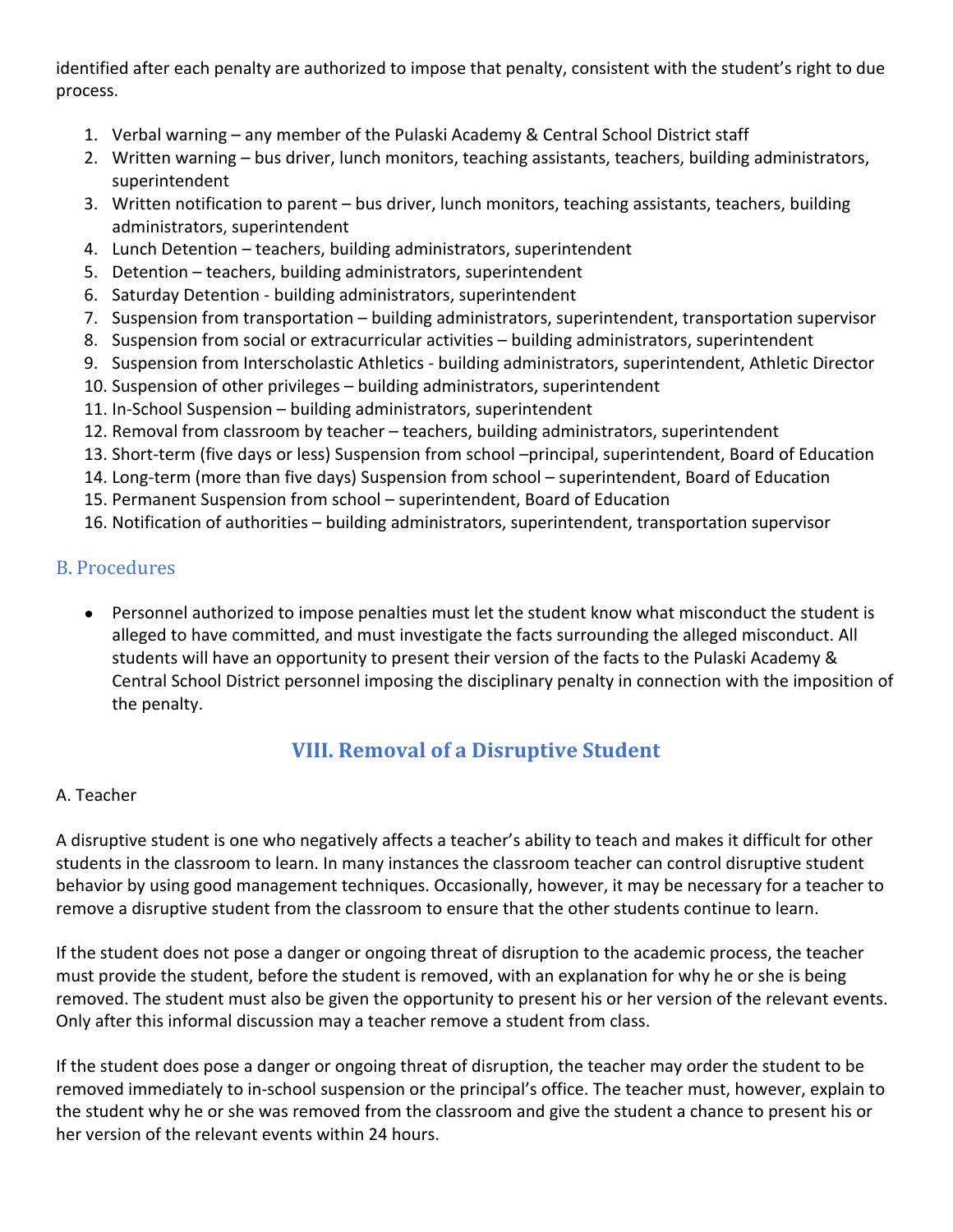The teacher must complete a Pulaski Academy & Central School District established referral form, when appropriate, to explain the behavior that caused the removal from class. The referral form should be turned in to the appropriate administrator by the end of the school day.

Nothing in this section of the Code of Conduct abridges the customary right or responsibility of a principal to suspend a student. Further, nothing in this code abridges the customary right and responsibility of a teacher to manage student behavior in the classroom. Short-term, time-honored classroom management techniques, such as "time-out" in an elementary classroom or in an administrator's office, or sending students briefly into the hallway, are not considered removals from class. The removal process should not become a substitute for good classroom management.

#### B. Bus Driver

A disruptive student is one who negatively affects a bus driver's ability to safely operate the Pulaski & Academy Central School District bus or poses a danger to another student. In most instances, the bus driver can control disruptive student behavior by using good management techniques, and implementing verbal and written communication with students and parents.

The bus driver must complete a Pulaski Academy & Central School District established referral form as soon as possible to explain the behavior that caused the removal from the bus. The referral form should be turned into the appropriate administrator by the end of the bus route.

## **IX. Suspension of Students**

Within 24 hours after the student's removal, the principal, or another Pulaski Academy & Central School District administrator designated by the principal must notify the student's parent, in writing, that the student has been removed from class and why. The notice must also inform the parent that he or she has the right, upon request, to meet informally with the principal, supervisor, or the designated administrator to discuss the reasons for the removal and behavior modification(s) to remedy the cause for the removal. The written notice must be provided by personal delivery, express mail delivery, or some other means that is reasonably calculated to assure receipt of the notice within 24 hours of the student's removal at the last known address for the parent. Where possible, notice should also be provided by telephone if Pulaski Academy & Central School District has been provided with a telephone number(s) for the purpose of contacting parents.

## Minimum Suspension Periods for Students Who are Repeatedly Substantially Disruptive

A student who is removed from class on three or more occasions throughout the school year may be subject to disciplinary action ranging from a Saturday detention to an out-of-school suspension. Such removals need not be by the same teacher. The discipline may be increased or reduced on a case-by-case basis by the superintendent, or his/her designee, consistent with law.

### Minimum Suspension Periods for Students Who are Violent

Students who are deemed to be "violent pupils" as defined by Education Law Section 214(2-a)(a) may be subject to a minimum out-of-school suspension of at least five days. The suspension period may be increased or reduced on a case-by-case basis by the superintendent, or his/her designee, consistent with law.

Procedures to Inform Law Enforcement Officials of a Crime and Filing Criminal Complaints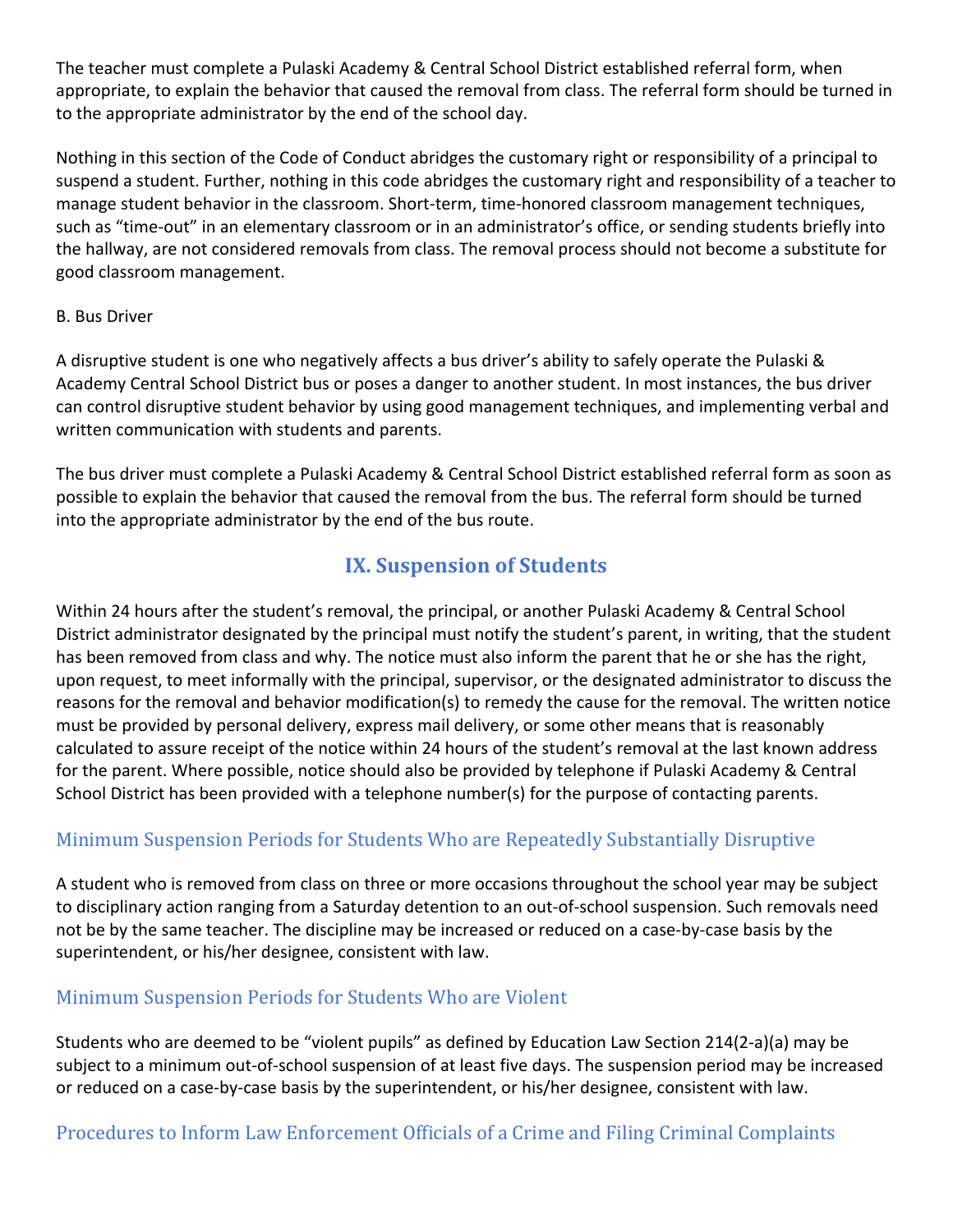When a violation of this code constitutes a crime, the superintendent has established the following procedures to report the incident to the appropriate law enforcement agency and to follow through with filing a criminal/juvenile delinquency complaint:

- 1. Any individual who believes that he/she has witnessed a crime either on school premises or at a school function should report it to the appropriate building principal or his/her designee. The principal/designee will gather the necessary information to determine whether he/she believes that a crime has been committed. If so, the appropriate local law enforcement agency will be contacted immediately. If not, the principal/designee will take whatever disciplinary steps may be necessary, consistent with the code. These procedures should be followed in all circumstances except for reporting "child abuse in an educational setting" where the procedure for reporting such incidents is set forth in the statute.
- 2. If the school district is deemed (by law enforcement) to be the appropriate entity to file a criminal/juvenile delinquency complaint against a code violator, the appropriate school official (e.g. building principal) will be expected to file such a complaint. Where the victim of the crime is an individual, whether a student, teacher, staff member, visitor, etc., the crime victim will be strongly encouraged to file such a complaint.

## PINS (Persons in Need of Supervision) Petition/Referral to Human Services Agencies

The superintendent has established the following procedures for filing PINS petitions or for the referral of pupils to the appropriate human service agency.

- 1. Where a student does not attend school in accordance with the Education Law or is incorrigible, ungovernable or habitually disobedient and beyond the lawful control of a parent or other lawful authority or who violates provisions of Section 221.05 of the Penal Law (unlawful possession of marijuana), the building principal having authority over the student will be responsible for filing a PINS proceeding against that student. Being incorrigible, ungovernable or habitually disobedient and beyond the lawful control of a parent or other lawful authority has the same definition as that provided in Article 7 of the Family Court Act. These petitions may also be filed by guidance counselors, or other certified staff members, but must be done in consultation with the building principal. Prior to commencing any such proceedings, the building principal should review the matter with the superintendent, who may consult with the school district's attorney.
- 2. The superintendent will make available to all building principals a list of appropriate human services agencies located in or near the district. When, in the discretion of the building principal, referral to such an agency is appropriate, such referrals will be made. This does not, however, affect the mandatory reporting requirements of all school district employees to make referrals for suspected child abuse.

## **Students with Disabilities**

The Board recognizes that it may be necessary to suspend, remove or otherwise discipline students with disabilities to address disruptive or problem behavior. The Board also recognizes that students with disabilities are entitled to certain procedural protections whenever school authorities intend to impose a removal or suspension that changes their educational placement. The Board is committed to providing these procedural protections when disciplining these students. This Code of Conduct affords students with disabilities subject to disciplinary action no greater or lesser rights than those expressly afforded by applicable federal and state law and regulations.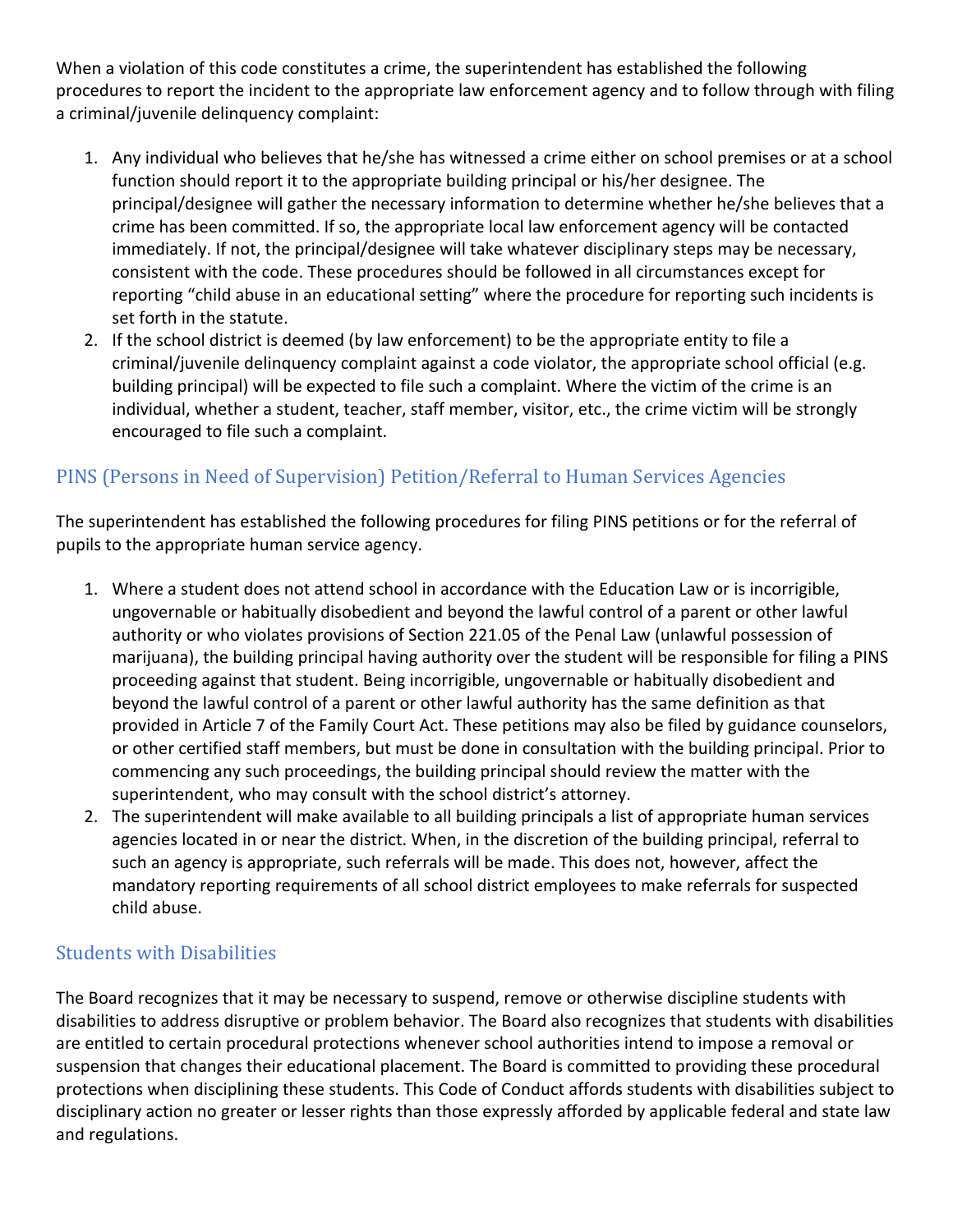### **In-School Suspension**

The Board recognizes that the school must balance the need of students to attend school and the need for order in the classroom to establish an environment conducive to learning. As such, the Board authorizes building administrators and the superintendent to place students who would otherwise be suspended from school as the result of a code of conduct violation in "in-school suspension". "In-school suspension" is the temporary removal of students from the classroom and their placement in another area of the school.

A student subjected to an in-school suspension is not entitled to a full hearing pursuant to Education Law 3214. However, the student and the student's parent will be provided with a reasonable opportunity for an informal conference with the district official imposing the in-school suspension to discuss the conduct and the penalty involved.

## **X. Public Conduct on School Property**

The district is committed to providing an orderly, respectful environment that is conducive to learning. To create and maintain this kind of an environment, it is necessary to regulate public conduct on school property and at school functions. For purposes of this section of the code, "public" shall mean all persons when on school property or attending a school function including students, teachers and district personnel. The restrictions on public conduct on school property and at school functions contained in this code are not intended to limit freedom of speech or peaceful assembly. The district recognizes that free inquiry and free expression are indispensable to the objectives of the district. The purpose of this code is to maintain public order and prevent abuse of the rights of others.

All persons on school property or attending a school function shall conduct themselves in a respectful and orderly manner. In addition, all persons on a school property or attending a school function are expected to be properly attired for the purpose they are on school property.

## A. Prohibited Conduct

No person either alone or with others shall:

- 1. Intentionally injure any person or threaten to do so.
- 2. Intentionally damage or destroy school district property or the personal property of a teacher, administrator, other district employee, or any person lawfully on school property, including graffiti or arson.
- 3. Disrupt the orderly conduct of classes, school programs, or other school activities.
- 4. Distribute or wear materials on school grounds or at school functions that are obscene, advocate illegal action, appear libelous, obstruct the rights of others, or are disruptive to the school program.
- 5. Intimidate, harass, or discriminate against a person on the basis of actual or perceived race, color, creed, national origin, ethnic group, religion, religions practice, sex, gender, sexual orientation, weight or disability.
- 6. Enter any portion of the school premises without authorization or remain in any building or facility after it is normally closed.
- 7. Obstruct the free movement of any person in any place to which this code applies.
- 8. Violate the traffic laws, parking regulations, or other restrictions on vehicles.
- 9. Possess, consume, sell, distribute, or exchange alcoholic beverages, controlled substances, or be under the influence of either on school property or at a school function.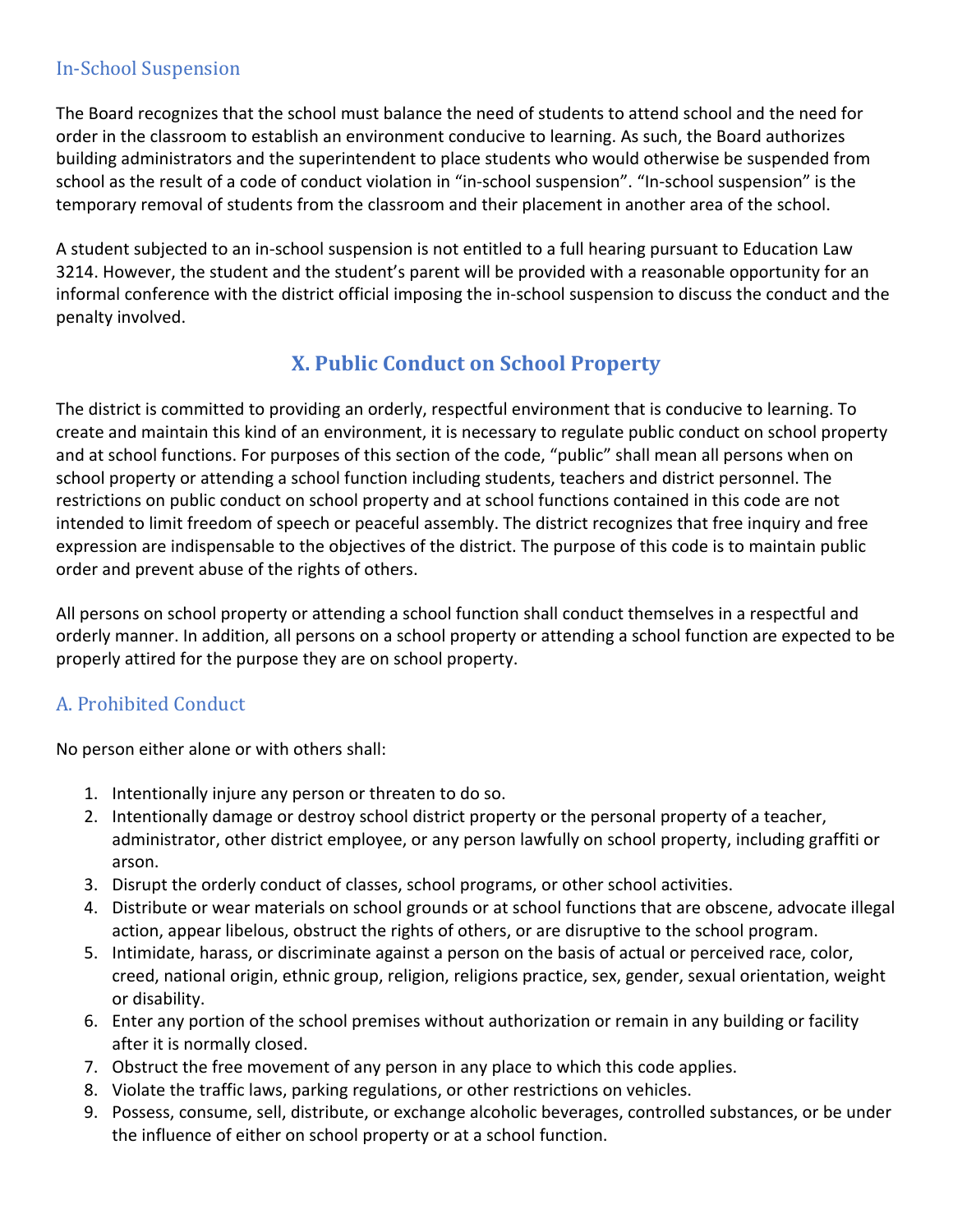- 10. Possess or use weapons in or on school property or at a school function, except in the case of law enforcement officers or except as specifically authorized by the school district.
- 11. Loiter on or about school property.
- 12. Gamble on school property or at school functions.
- 13. Refuse to comply with any reasonable order of identifiable school district officials performing their duties.
- 14. Willfully incite others to commit any of the acts prohibited by this code.
- 15. Violate any federal or state statute, local ordinance, or board policy while on school property or while at a school function.
- 16. Engage in any conduct that endangers the safety, physical or mental health or welfare of others. Examples of such conduct include, but are not limited to:
	- 1. Initiating a report warning of fire or other catastrophe without valid cause, misuse of 911, or discharging a fire extinguisher.
	- 2. Harassment, which includes a sufficiently severe action or persistent pervasive pattern of actions or statements directed at an identifiable individual or group which are intended to be, or which a reasonable person would perceive as ridiculing or demeaning. Harassment is also the creation of a hostile environment.
	- 3. Intimidation, which includes engaging in actions or statements that put an individual in fear of bodily harm.
	- 4. Bullying, this may be a hostile activity which harms or induces fear through the threat of further aggression and/or creates terror.
	- 5. Hazing, this includes an induction, initiation or membership process involving harassment.
	- 6. Inappropriately using or sharing prescription and over-the-counter drugs.
	- 7. Gambling.
	- 8. Indecent exposure, that is, exposure to sight of the private parts of the body in a lewd or indecent manner.
- 17. Engage in off-campus misconduct that interferes with, or can reasonably be expected to substantiallydisrupttheeducationalprocessintheschoolorataschoolfunction. Examples of such misconduct include, but are not limited to:
	- 1. Cyberbullying (i.e., inflicting willful and repeated harm through the use of electronic text).
	- 2. Threatening or harassing students or personal over the phone or other electronic medium.

## B. Penalties

Persons who violate this code shall be subject to the following penalties:

- 1. Visitors Their authorization, if any, to remain on school grounds or at the school function shall be withdrawn and they shall be directed to leave the premises. If they refuse to leave, they shall be subject to ejection.
- 2. Students They shall be subject to disciplinary action as the facts may warrant, in accordance with the due process requirements.
- 3. Tenured faculty members They shall be subject to disciplinary action as the facts may warrant in accordance with Education Law §3020-a or any other legal rights that they may have.
- 4. Staff members in the classified service of the civil service entitled to the protection of Civil Service Law §75 – They shall be subject to immediate ejection and to disciplinary action as the facts may warrant in accordance with Civil Service Law §75 or any other legal rights that they may have.
- 5. Staff members other than those described in subdivisions 3 and 4 above They shall be subject to warning reprimand, suspension or dismissal as the facts may warrant in accordance with any legal rights they may have.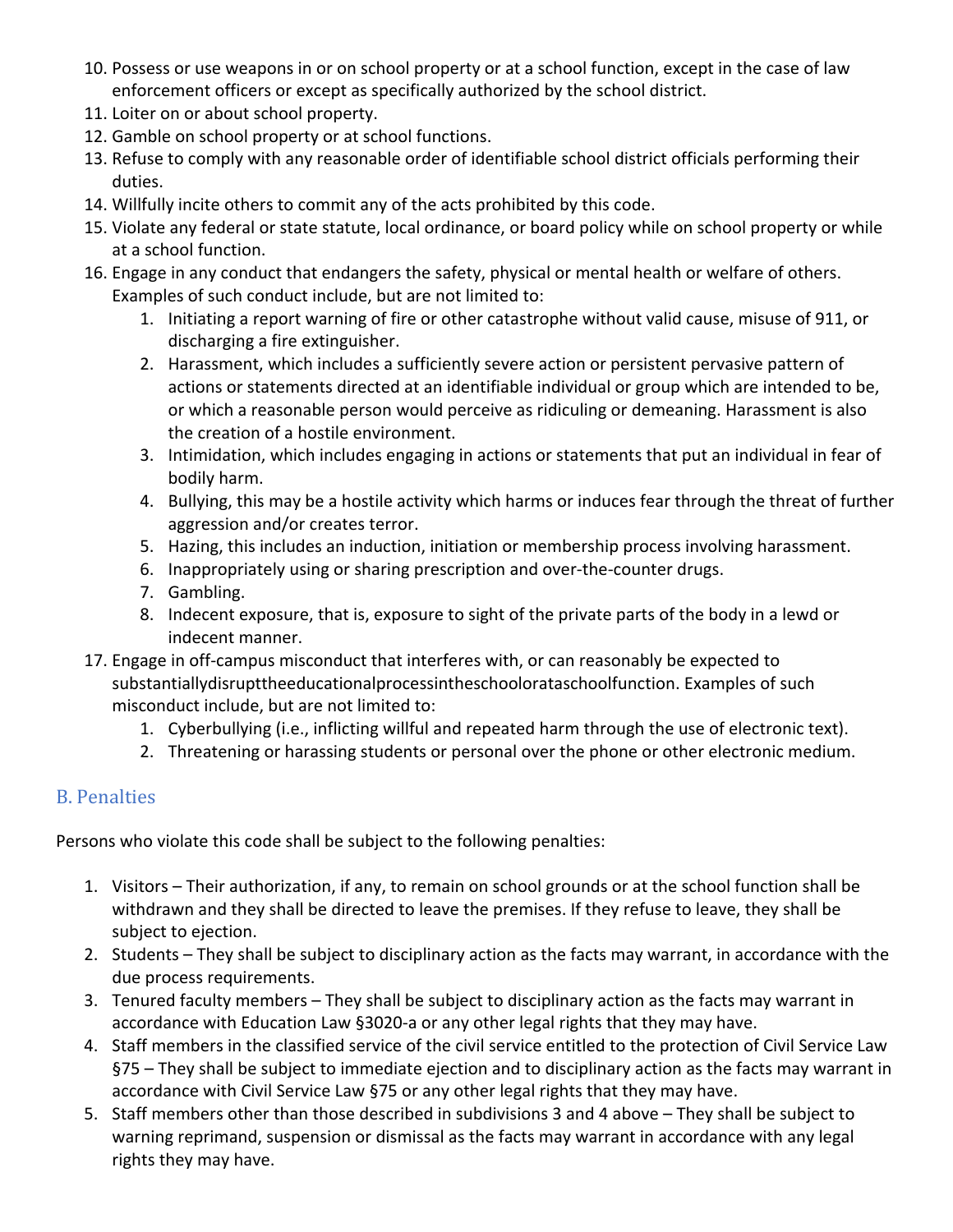### C. Enforcement

The Superintendent or his/her designee shall be responsible for enforcing the conduct required by this code. When the Superintendent or his/her designee sees an individual engaged in prohibited conduct, which in his or her judgment does not pose any immediate threat of injury to persons or property, the Superintendent or his/her designee shall tell the individual that the conduct is prohibited and attempt to persuade the individual to stop. The Superintendent or his/her designee shall also warn the individual of the consequences for failing to stop. If the person refuses to stop engaging in the prohibited conduct or if the person's conduct poses an immediate threat of injury to persons or property, the Superintendent or his/her designee shall have the individual removed immediately from school property or the school function. If necessary, local law enforcement authorities will be contacted to assist in removing the person.

The district shall initiate disciplinary action against any student or staff member, as appropriate, with the "Penalties" section above. In addition, the district reserves its right to pursue a civil or criminal legal action against any person violating the code.

## **XI. Conduct and Consequences**

## Misconduct, Definitions and Range of Consequences

The following charts provide definitions and a range of consequences for student misconduct. These guidelines are meant to be used when working with students who have committed various offenses. In some instances, the first (minimum) step may resolve the problem; in others, it may be necessary to employ all procedures available to the administrator in the building. These are intended to be general guidelines.

Additionally, the Pulaski Academy and Central School District has adopted Choice Theory as its psychological base. Choice Theory is the theoretical basis for the use of Reality Therapy in counseling students. Reality Therapy is a process by which students, teachers and counselors examine individual behaviors, and work together to change inappropriate behaviors in order to help students experience more success in school and in life, and to avoid the inevitable consequences of inappropriate behavior.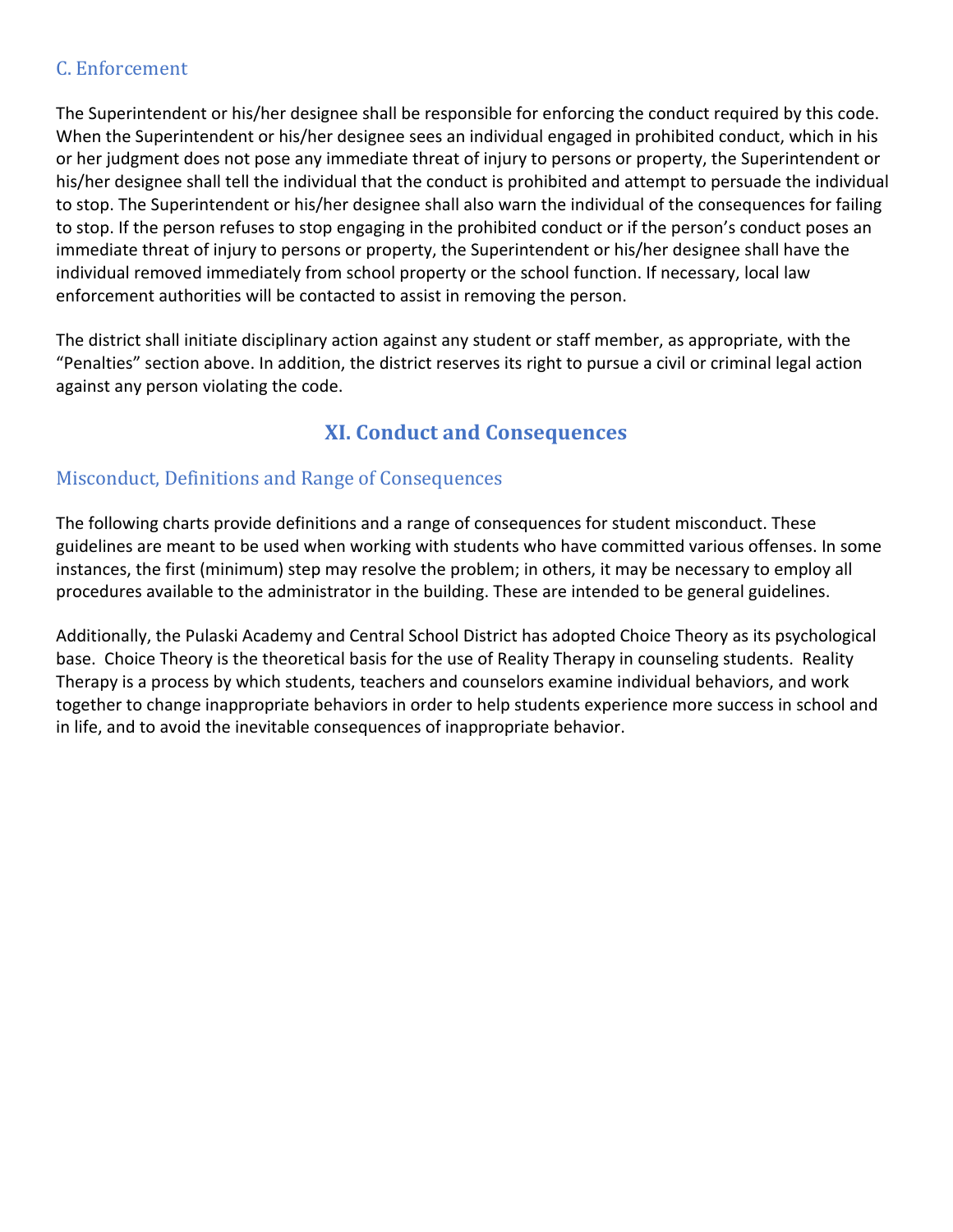## **CONDUCT AND CONSEQUENCES GUIDELINES**

| <b>MISCONDUCT</b>                                              | <b>DEFINITION</b>                                                                                                                                                                                                                                                   | <b>RANGE OF CONSEQUENCES</b>                                                                           |
|----------------------------------------------------------------|---------------------------------------------------------------------------------------------------------------------------------------------------------------------------------------------------------------------------------------------------------------------|--------------------------------------------------------------------------------------------------------|
| <b>Disorderly</b>                                              |                                                                                                                                                                                                                                                                     |                                                                                                        |
| Abusive language                                               | Written or spoken language, gestures, that are obscene, or vulgar.                                                                                                                                                                                                  | Minimum: verbal warning<br>Maximum: out of school suspension/superintendent's hearing                  |
| Abusive language or obscene<br>gestures directed toward staff  | Written or spoken language or gestures that are offensive, obscene or vulgar<br>and is directed at a staff member.                                                                                                                                                  | Minimum: detention<br>Maximum: out of school suspension/superintendent's hearing                       |
| Disruption to the educational<br>process                       | Behavior that seriously disrupts any school activity or the orderly operation of<br>the school.                                                                                                                                                                     | Minimum: detention<br>Maximum: out of school suspension                                                |
| Disruptive behavior                                            | Language, gestures, or actions, which incite, produce distractions, or seriously<br>interfere with the effective functioning of the teacher, class, school, or bus.                                                                                                 | Minimum: written warning<br>Maximum: out of school suspension                                          |
| Unauthorized use of Electronic<br><b>Communication Devices</b> | The inappropriate use of pagers, beepers, cellular phones or any such wireless<br>communication devices during school hours.                                                                                                                                        | Minimum: warning/have device put away<br>Maximum: confiscate/out of school suspension                  |
| Trespassing                                                    | A suspended student or an individual who is not on school grounds for a<br>legitimate reason or a person who does not have written permission from a<br>school administrator and knowingly or unknowingly enters and/or remains<br>unlawfully upon school property. | Minimum: superintendent's hearing/notify authorities<br>Maximum: immediate notification to authorities |
| Insubordinate                                                  |                                                                                                                                                                                                                                                                     |                                                                                                        |
| Insubordination                                                | Verbal or non-verbal refusal to comply with the reasonable request of any staff<br>member.                                                                                                                                                                          | Minimum: detention<br>Maximum: out of school suspension/superintendent's hearing                       |
| <b>Cutting Class</b>                                           | An unexcused absence from class when the student is present in the building.                                                                                                                                                                                        | Minimum: detention<br>Maximum: out of school suspension/superintendent's hearing                       |
| Failure to attend detention                                    | Not reporting for a scheduled detention without administrative permission to<br>miss the detention.                                                                                                                                                                 | Minimum: additional detention with parent notification<br>Maximum: out of school suspension            |
| Failure to attend an extended<br>day or Saturday detention.    | The disruption of or failure to attend a scheduled Saturday detention.                                                                                                                                                                                              | Minimum: additional detention with parent notification<br>Maximum: out of school suspension            |
| Leaving school without<br>permission                           | Once a student arrives at the school campus he/she may not leave school,<br>unless authorized to do so, until the end of the student's scheduled day.                                                                                                               | Minimum: detention with parent notification<br>Maximum: out of school suspension                       |
| Lying to District personnel                                    | Lying to District personnel                                                                                                                                                                                                                                         | Minimum: warning<br>Maximum: out of school suspension                                                  |
| Unexcused tardy to school                                      | Late to school without parent/guardian authorization and an approved reason.                                                                                                                                                                                        | Minimum: warning<br>Maximum: in school suspension                                                      |
| <b>Violent</b>                                                 |                                                                                                                                                                                                                                                                     |                                                                                                        |
| Arson                                                          | Any act utilizing fire, smoke or explosives, which cause alarm or danger to life;<br>and/or willful or malicious burning of school property.                                                                                                                        | Minimum: out of school suspension<br>Maximum: notify authorities/superintendent's hearing              |
| Assault                                                        | An unlawful physical attack using force upon a person resulting in physical<br>injury.                                                                                                                                                                              | Minimum: ISS/parental notification<br>Maximum: superintendent's hearing/notify authorities             |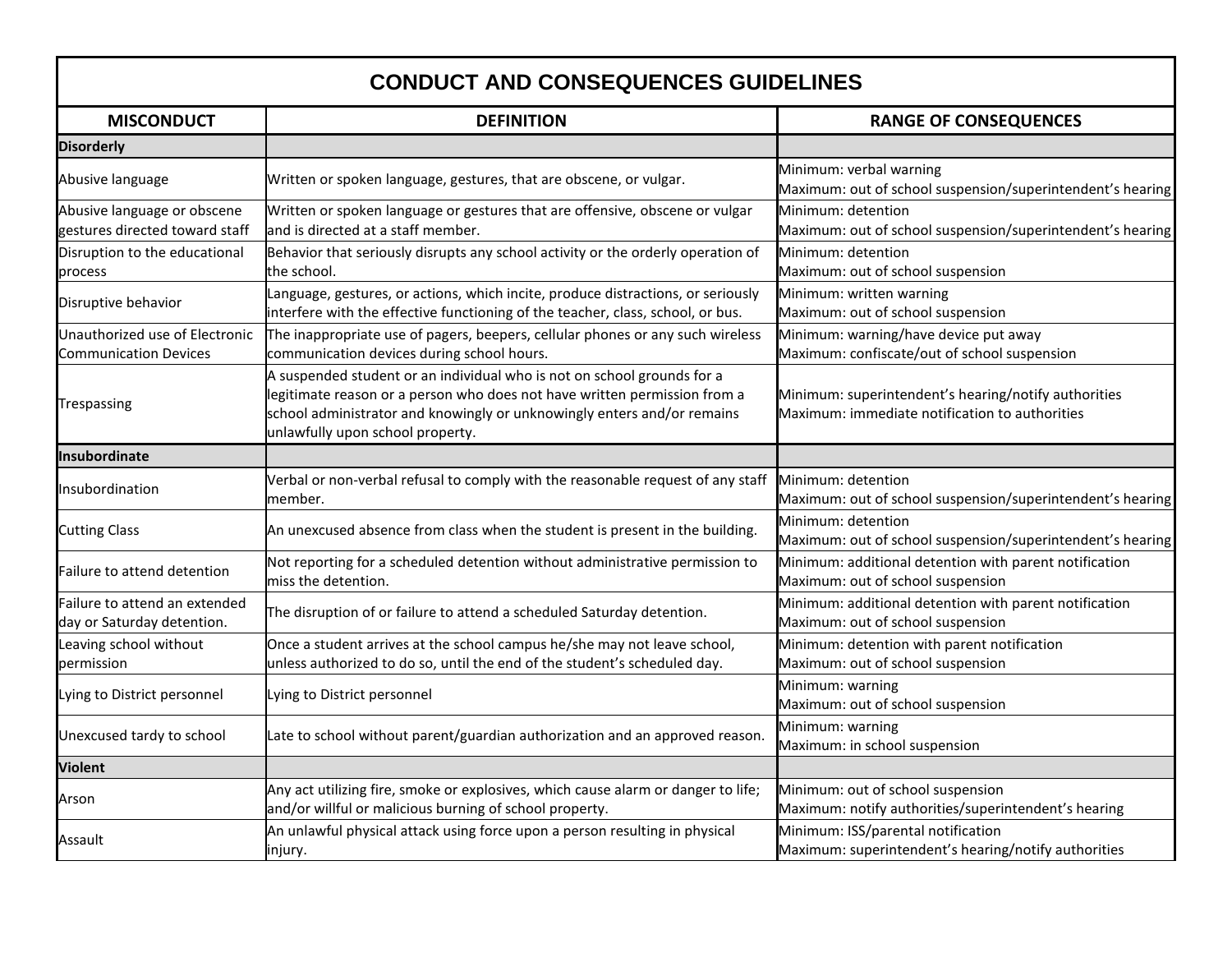| Criminal mischief                                                     | The destruction or serious defacing of school property or the property of others.                                                                                                                                                                                             | Minimum: restitution & parent notification<br>Maximum: notify authorities/superintendent's hearing                              |
|-----------------------------------------------------------------------|-------------------------------------------------------------------------------------------------------------------------------------------------------------------------------------------------------------------------------------------------------------------------------|---------------------------------------------------------------------------------------------------------------------------------|
| (Trespass) Burglary                                                   | Illegal or unauthorized entry of any area of the school during or after regular<br>school hours; e.g. rooms, cabinets, classrooms, auditorium, offices, lockers or<br>gym etc.                                                                                                | Minimum: restitution and/or OSS<br>Maximum: notify authorities/out of school<br>suspension/superintendent's hearing             |
| <b>Fighting</b>                                                       | Aggressive physical conflict between two or more individuals including<br>wrestling, shoving, punching, kicking, hitting, shaking, poking.                                                                                                                                    | Minimum: detention with parent notification<br>Maximum: out of school suspension/superintendent's<br>hearing/notify authorities |
| Threatening or committing an<br>act of violence                       | Threatening or committing an act of violence (such as hitting, kicking, and<br>punching), unless otherwise related to their disability, upon any District<br>employee, another student or any other person lawfully on Pulaski Academy &<br>Central School District property. | Minimum: warning<br>Maximum: out of school suspension/superintendent's<br>hearing/notify authorities                            |
| Weapons<br>possession/concealment/ sale                               | The possession, concealment or sale of any kind of weapon(s), dangerous<br>instrument(s) or any other item that could be used as a weapon.                                                                                                                                    | Minimum: superintendent's hearing/notify authorities                                                                            |
| Threatening to use any weapon                                         | The threat to use any kind of weapon(s), dangerous instrument(s) or any other<br>item that could be used as a weapon.                                                                                                                                                         | Minimum: warning<br>Maximum: superintendent's hearing/notify authorities                                                        |
| <b>Tobacco or Drug and Alcohol</b>                                    |                                                                                                                                                                                                                                                                               |                                                                                                                                 |
| Use and/or possession of<br>Drugs/Alcohol                             | To possess on your person or among your personal belongings, or to use or have<br>consumed any substance capable of behavior or altering a state of mind or<br>feelings.                                                                                                      | Minimum: Saturday detention<br>Maximum: out of school suspension/superintendent's hearing                                       |
| Use and/or possession of<br>Tobacco                                   | The use and/or possession of tobacco products (cigarette, electronic cigarette<br>or electronic smoking device, vaporizer pens, cigar, pipe, lighter, matches,<br>chewing tobacco, etc.) are prohibited on school grounds at any time.                                        | Minimum: Saturday detention<br>Maximum: out-of-school suspension/ superintendent's<br>hearing                                   |
| Possession or distribution of<br>drugs                                | Possessing or distributing prescription, over-the- counter drugs, herbal and<br>dietary supplements                                                                                                                                                                           | Minimum: detention<br>Maximum: out of school suspension/superintendent's hearing                                                |
| <b>Theft</b>                                                          |                                                                                                                                                                                                                                                                               |                                                                                                                                 |
| Theft/possession/transfer of<br>stolen goods                          | The act of taking possession, withholding, transferring the property of another<br>without the consent of the owner.                                                                                                                                                          | Minimum: parent notification, restitution when appropriate<br>Maximum: superintendent's hearing/notify authorities              |
| <b>School Bus</b>                                                     |                                                                                                                                                                                                                                                                               |                                                                                                                                 |
| Deliberately causing damage to<br>a school vehicle                    | Behavior that causes any intentional damage to a school vehicle.                                                                                                                                                                                                              | Minimum: detention/restitution<br>Maximum: out of school suspension                                                             |
| Deliberately obstructing a<br>driver's vision                         | Behavior that causes the intentional obstruction of a driver's ability to operate<br>the vehicle safely, while the bus is in motion.                                                                                                                                          | Minimum: detention<br>Maximum: out of school suspension/superintendent's hearing                                                |
| Deliberately tampering with<br>emergency exits on a school<br>vehicle | Unauthorized use/tampering of an emergency exit on a school vehicle.                                                                                                                                                                                                          | Minimum: detention<br>Maximum: out of school suspension/superintendent's hearing                                                |
| Refusing to sit in an assigned<br>seat on a school vehicle            | Student refusal to sit in a seat assigned to them by a driver.                                                                                                                                                                                                                | Minimum: extended detention<br>Maximum: out of school suspension/superintendent's hearing                                       |
| Throwing objects within,<br>outside of or at a school vehicle         | Throwing objects in/at the bus.                                                                                                                                                                                                                                               | Minimum: detention<br>Maximum: out of school suspension/superintendent's hearing                                                |